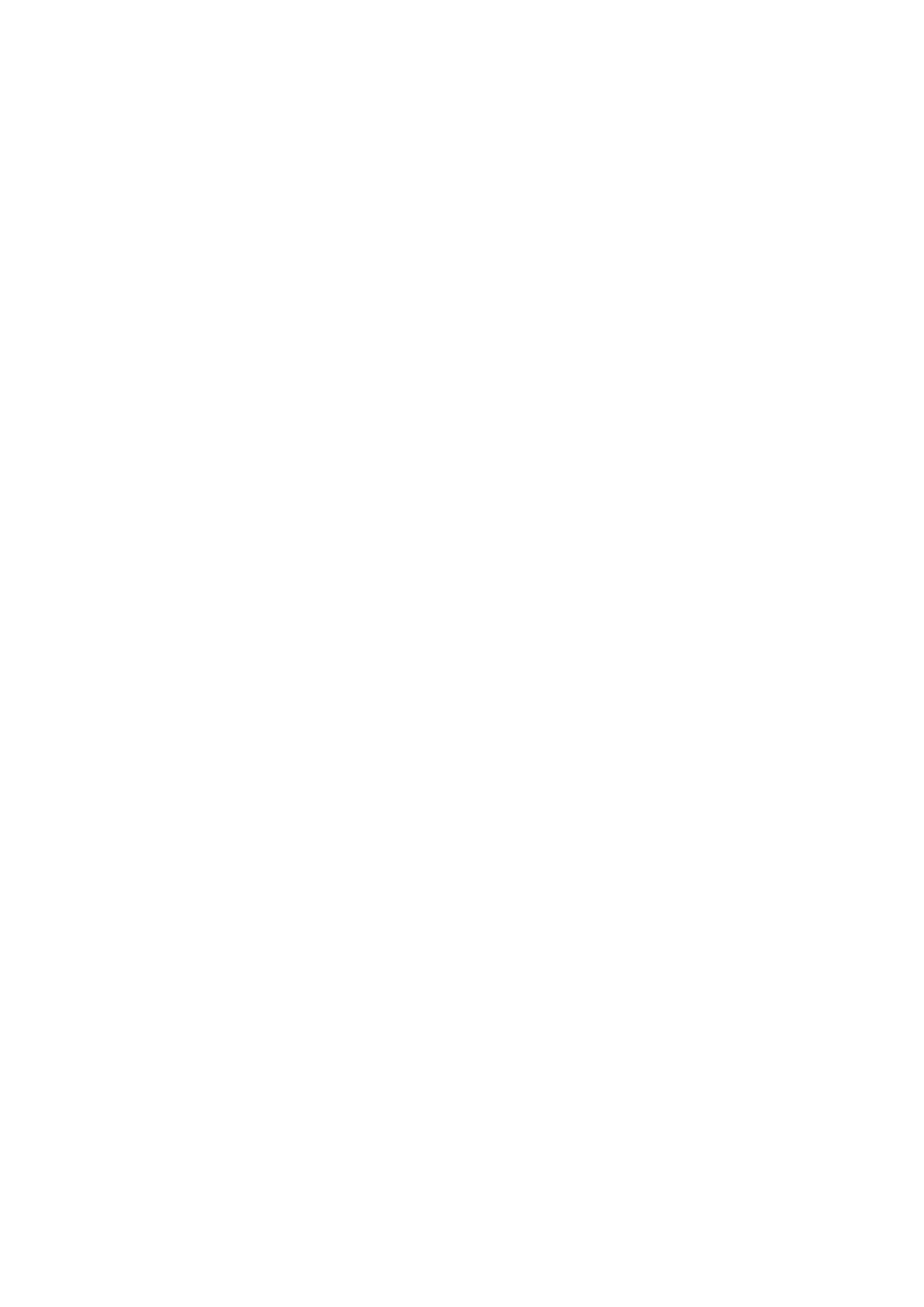Western Australia

# **Auction Sales Act 1973**

# **Contents**

| 1.  | Short title                                         | 1            |
|-----|-----------------------------------------------------|--------------|
| 2.  | Commencement                                        | 1            |
| 4.  | Terms used in this Act                              | $\mathbf{1}$ |
| 5.  | Exemptions                                          | 3            |
| 6.  | Auctioneers to be licensed                          | 4            |
| 7.  | Kinds of licence                                    | 5            |
| 8.  | Licences may be issued for the benefit of a firm or |              |
|     | corporation                                         | 6            |
| 10. | <b>Classes of businesses</b>                        | 8            |
| 11. | Applications                                        | 9            |
| 13. | <b>Occasional licences</b>                          | 10           |
| 14. | Interim licence                                     | 11           |
| 15. | Provisional licences                                | 12           |
| 16. | Hearing of applications                             | 14           |
| 17. | Form of licence                                     | 15           |
| 18. | Duplicate licences                                  | 16           |
| 19. | Duration of general and restricted licences         | 16           |
| 21. | Surrender of a licence                              | 17           |
| 22. | Suspension, cancellation and disqualification       | 18           |
| 23. | Advertising                                         | 19           |
| 24. | Misrepresentation                                   | 20           |
| 25. | Mock auctions                                       | 21           |
| 26. | Records to be kept                                  | 23           |
| 27. | Account to be rendered                              | 24           |
| 28. | Inspection of records                               | 25           |
| 29. | Bidding by seller or auctioneer or person on their  |              |
|     | behalf                                              | 27           |
| 30. | Sales of cattle, sheep, pigs or goats               | 27           |

As at 12 Sep 2020 Version 04-j0-00 page i Published on www.legislation.wa.gov.au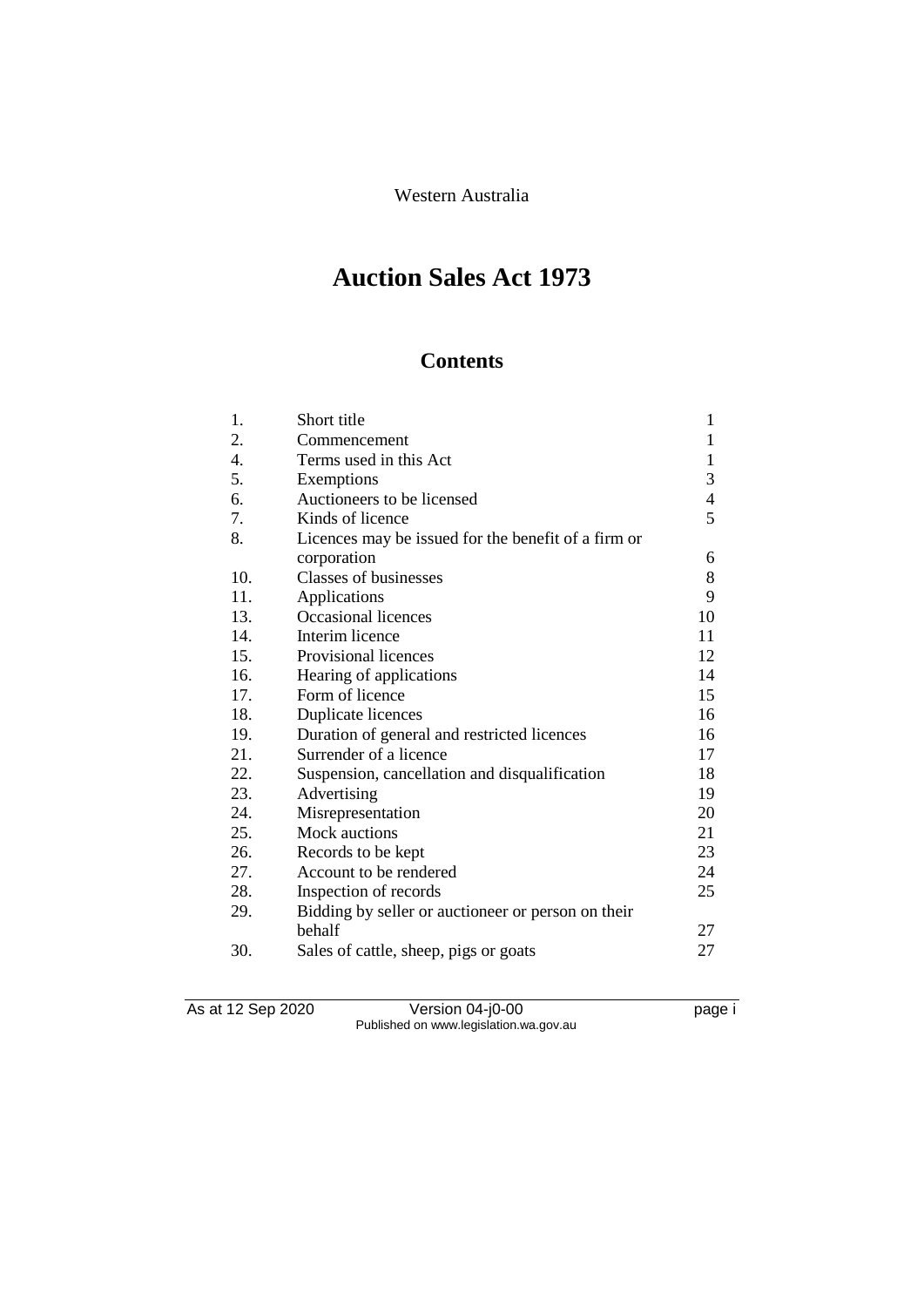| 31. | Splitting of lots of livestock or farm produce | 29 |
|-----|------------------------------------------------|----|
| 32. | Sale of livestock                              | 31 |
| 33. | Liquor                                         | 32 |
| 34. | Savings of other remedies or actions           | 33 |
| 35. | <b>Offences</b>                                | 33 |
| 36. | Enforcement                                    | 34 |
| 37. | Regulations                                    | 34 |
|     | <b>Notes</b>                                   |    |
|     | Compilation table                              | 35 |
|     | Uncommenced provisions table                   | 37 |
|     | Other notes                                    | 37 |
|     |                                                |    |

# **Defined terms**

page ii Version 04-j0-00 As at 12 Sep 2020 Published on www.legislation.wa.gov.au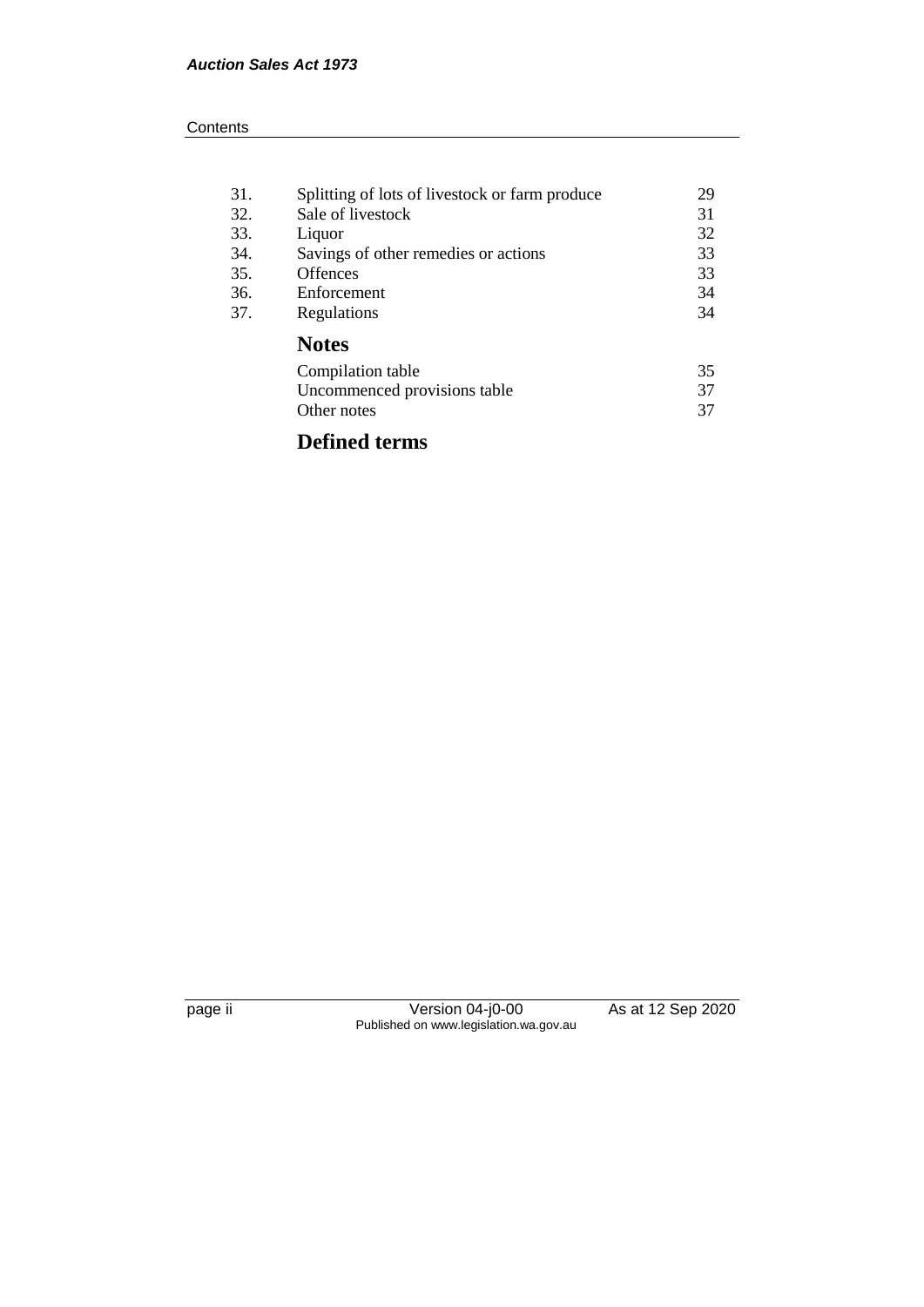Western Australia

# **Auction Sales Act 1973**

**An Act to amend and consolidate the law relating to auctioneers and sales by auction, to repeal the** *Auctioneers Act 1921***, and the** *Sales by Auction Act 1937* <sup>1</sup> **, to prohibit certain practices in relation to sales purporting to be sales by way of auction, and for incidental and other purposes.** 

# **1. Short title**

This Act may be cited as the *Auction Sales Act 1973*.

# **2. Commencement**

This Act or any provisions of the Act shall come into operation on a date or dates to be fixed by proclamation.

*[3. Omitted under the Reprints Act 1984 s. 7(4)(f).]*

# **4. Terms used in this Act**

In this Act, unless the context otherwise requires, —

*auction*, *sale by auction*, *sell by way of auction* and expressions of a similar character mean the selling of any property of any kind or description whatsoever by outcry, by what is known as dutch auction by knocking down of hammer, lot, parcel, or by any other mode whereby the highest, the lowest, or any bidder is the purchaser, or whereby the first person who claims the property submitted for sale at a certain price named by the person acting as auctioneer is the purchaser, or whereby there is a competition for the purchase of any property in any way commonly known and understood to be by way of auction;

As at 12 Sep 2020 Version 04-j0-00 page 1 Published on www.legislation.wa.gov.au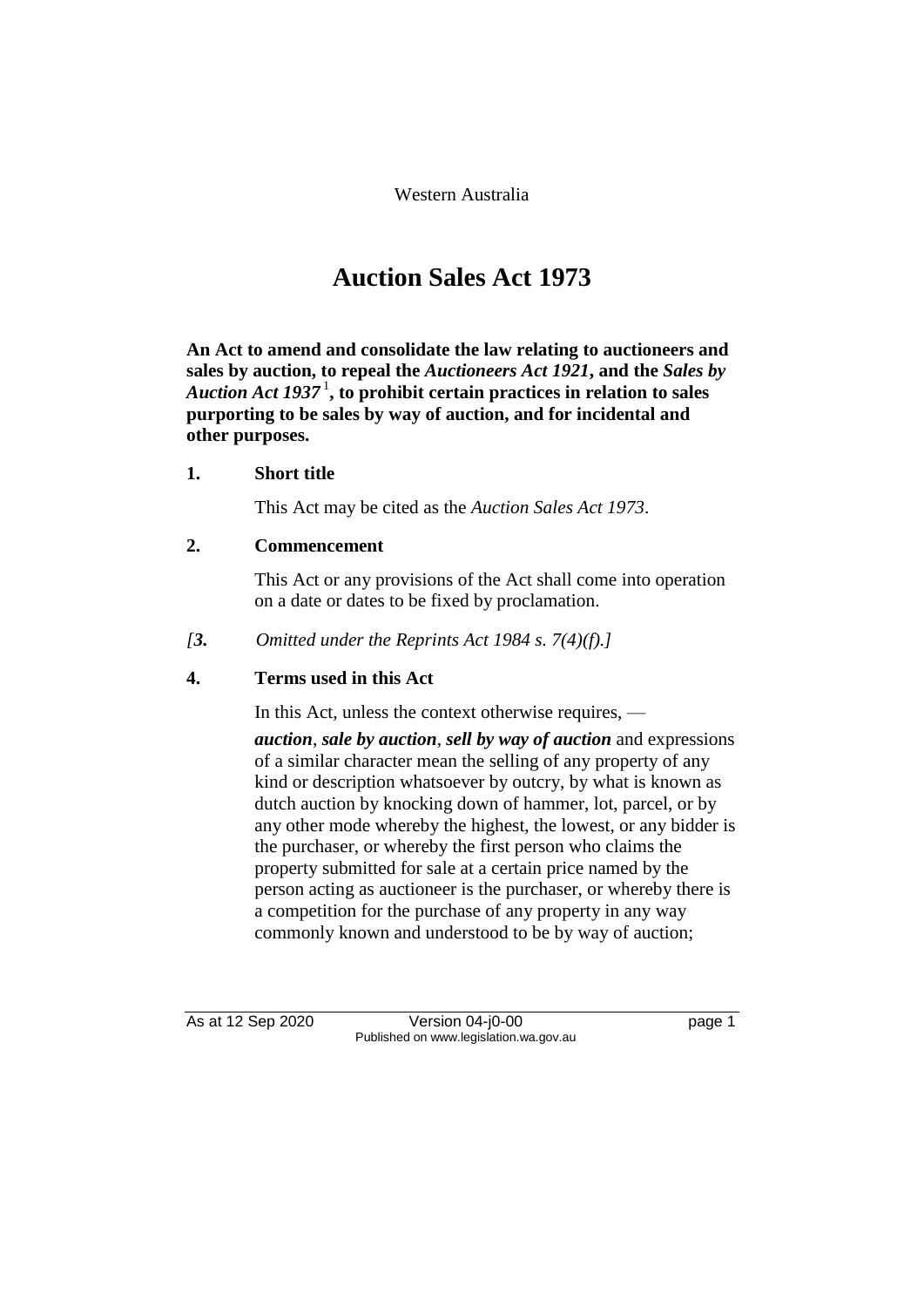*auctioneer* means any person who sells or attempts to sell or offer for sale or resale any property whether the property of the auctioneer or of any other person by way of auction;

*cattle* means bulls, bullocks, cows, heifers, steers, or calves;

*corporation* means any body corporate, whether formed or incorporated in or outside the State, and includes a company, a foreign company or a registrable Australian body within the meaning of the *Corporations Act 2001* of the Commonwealth;

*farm produce* means skins, hides, tallow, cereals, grain, potatoes, onions and other vegetables, edible roots and tubers, tobacco, fruit, hay, chaff, dairy produce, live or dead poultry and game, and eggs, but does not include wool;

*firm* means an unincorporated body of persons (whether consisting of individuals or of corporations or partly of individuals and partly of corporations) registered under the *Business Names Registration Act 2011* (Commonwealth);

*horses* means mares, fillies, foals, geldings or colts;

*livestock* includes cattle, sheep, pigs, goats, and horses;

*mock auction* has the meaning given to that term by section 25;

*money* includes an instrument for the payment of money in any case where the instrument may be paid into a bank;

*money received for or on behalf of any person* includes money held for or on behalf of any person, whether originally received for or on his behalf or not;

*person* includes any firm or corporation;

*police district* means an area established as a police district pursuant to the *Police Act 1892*;

*property* includes any right or interest in any property;

*sale* includes an agreement to sell;

*section* means section of this Act;

page 2 Version 04-j0-00 As at 12 Sep 2020 Published on www.legislation.wa.gov.au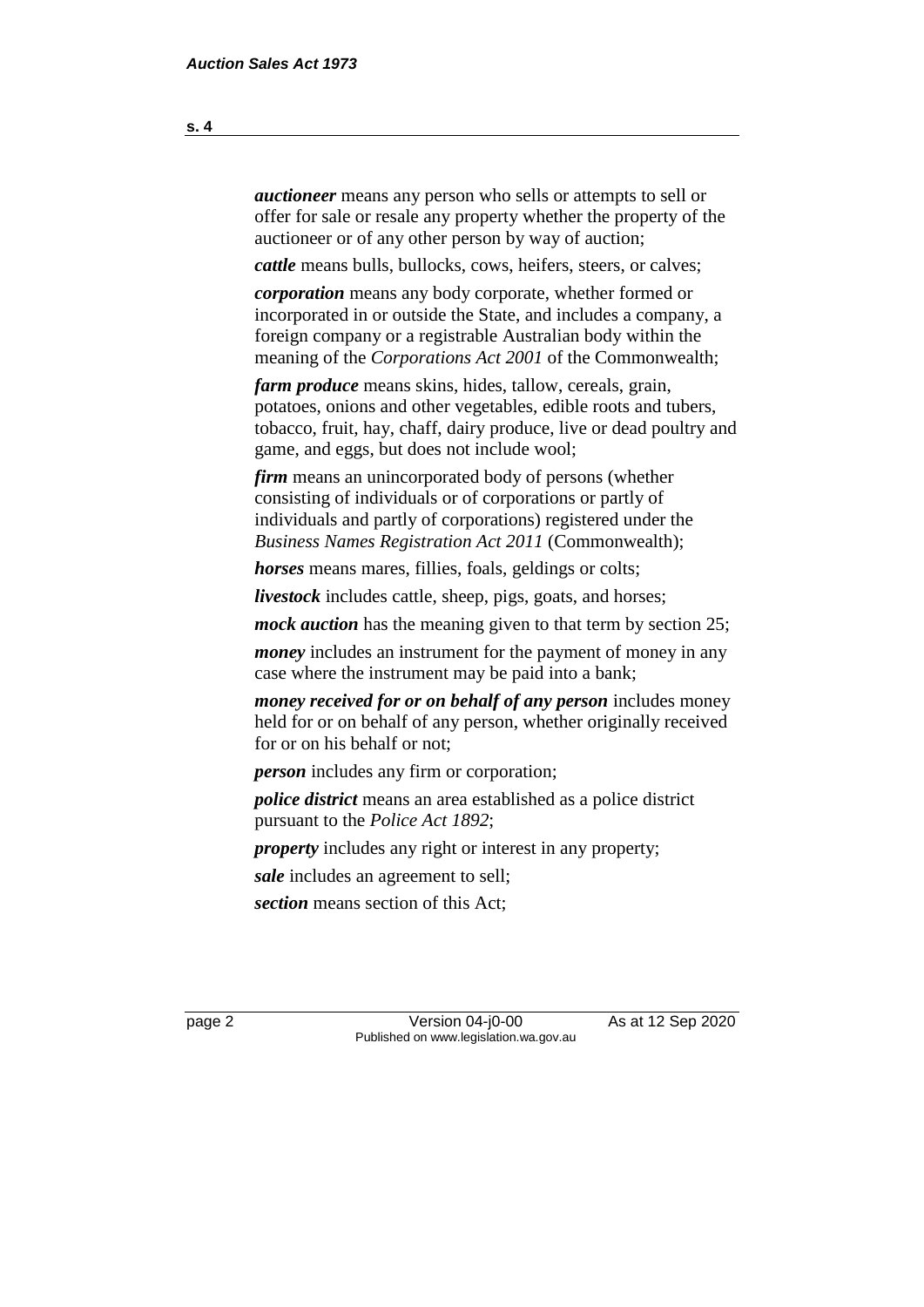*sheep* means ewes, wethers, rams or lambs.

*[Section 4 amended: No. 10 of 1982 s. 28; No. 10 of 2001 s. 15; No. 6 of 2012 s. 37.]* 

# **5. Exemptions**

- (1) Nothing in this Act applies to  $-$ 
	- (a) any sale authorised by the Minister for Lands under the provisions of the *Land Administration Act 1997*;
	- *[(b) deleted]* 
		- (c) any sale made under the authority of a rule, order, or judgment of the High Court of Australia, the Supreme Court, the District Court, or of any other court having jurisdiction in the State;
	- (d) any sale under a process of execution issued out of any court;
	- (e) any sale conducted by or under the authority of the Public Trustee;
	- (f) any sale of any animal impounded according to law and sold under the laws relating to impounding;
	- (g) any bazaar or sale of gifts where the whole of the proceeds are devoted for charitable, educational, or church purposes; or
	- (h) any person who, under or pursuant to any Act, is for the time being authorised to sell by auction without holding an auctioneer's licence.

As at 12 Sep 2020 Version 04-j0-00 page 3 Published on www.legislation.wa.gov.au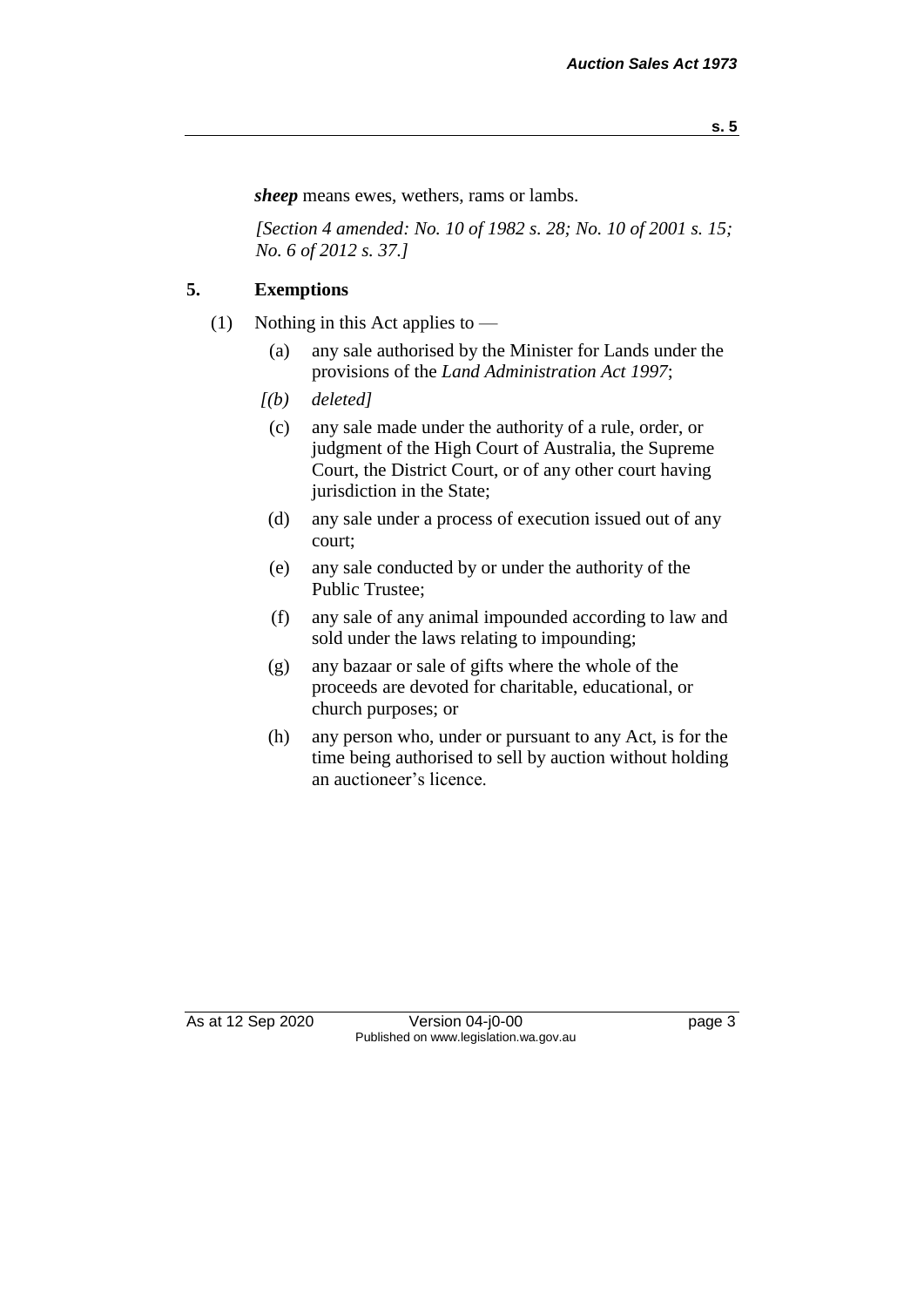(2) The Governor may by Order in Council declare that this Act, or any provision of this Act specified in the Order, shall not apply to any class of business either generally or when conducted in any specified circumstances or part of the State, or to any sale conducted solely for a benevolent or other particular purpose specified in the Order, and may by subsequent Order in Council from time to time revoke or vary such Order in Council.

*[Section 5 amended: No. 73 of 1990 s. 45; No. 57 of 1997 s. 20; No. 31 of 1997 s. 141; No. 59 of 2004 s. 141.]* 

# **6. Auctioneers to be licensed**

- (1) A licence under this Act shall be granted only to a natural person and not to any body of persons or body corporate.
- (2) In accordance with the provisions of section 8, a licence may be granted to be used for the benefit of a firm or corporation.
- (3) The holder of a licence, and any firm or corporation specified in a licence as that for the benefit of which it is to be used, shall carry on the business of an auctioneer —
	- (a) in the name or trade name specified in that licence and under no other description;
	- (b) at or from a place of business specified in that licence;
	- (c) subject to section 22(5), during the period for which that licence remains in force;
	- (d) in relation to the class or classes of business specified in or authorised by that licence; and
	- (e) in accordance with any conditions, limitations or restrictions specified in that licence,

and not otherwise.

**s. 6**

page 4 Version 04-j0-00 As at 12 Sep 2020 Published on www.legislation.wa.gov.au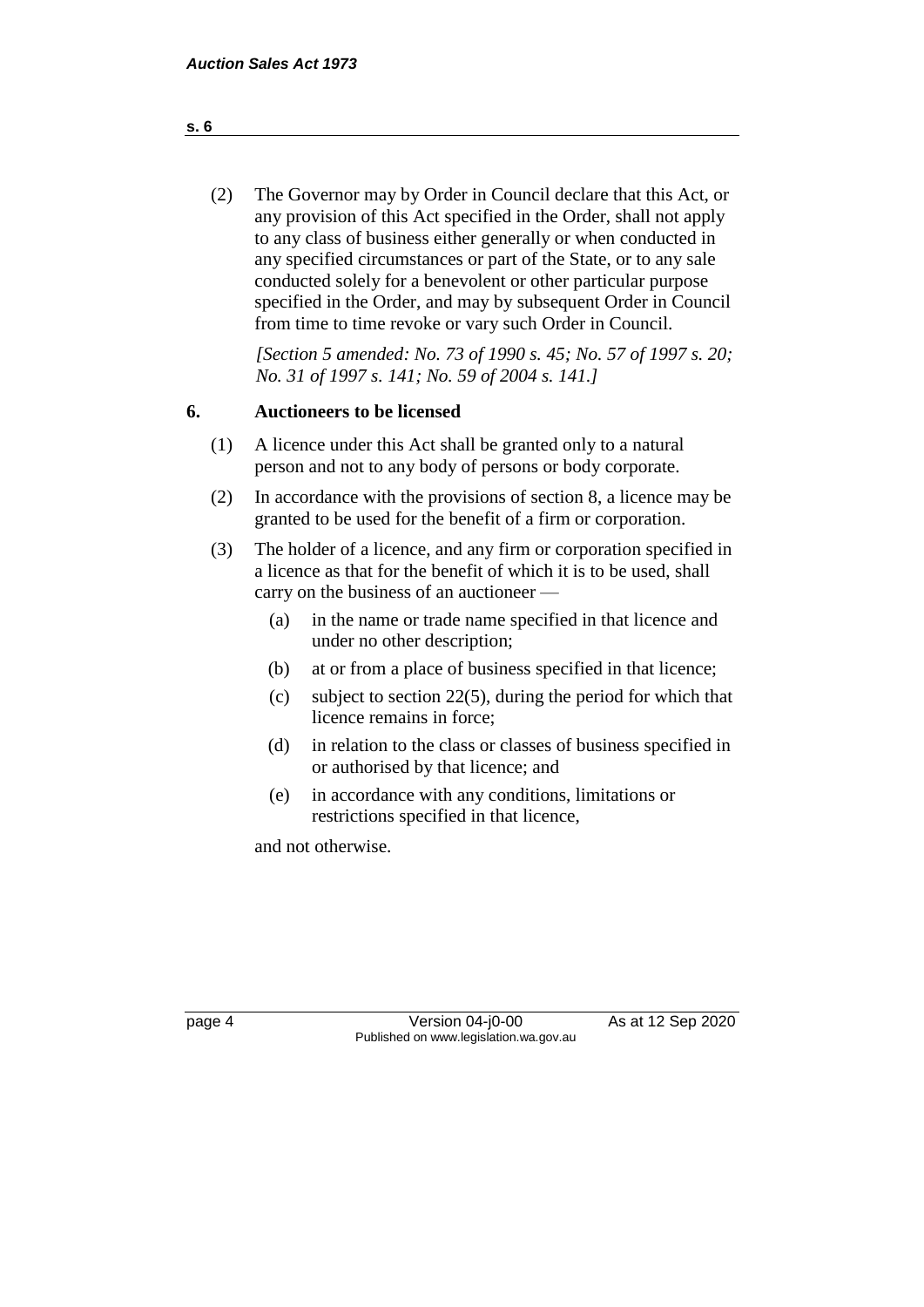**s. 7**

- (4) Subject to this Act no person shall act as an auctioneer and no person, firm or corporation shall carry on or advertise, notify or state that he or it acts as or carries on the business of, an auctioneer, or that he or it is willing so to act or carry on business, unless —
	- (a) being a natural person, he is the holder of an auctioneer's licence; or
	- (b) in the case of a firm or corporation, a natural person who  $is -$ 
		- (i) a member of that firm;
		- (ii) an officer of the corporation; or
		- (iii) an employee of that firm or corporation,

is the holder of an auctioneer's licence granted to him to be used for the benefit of that firm or corporation.

- (5) No person, firm or corporation shall wilfully and falsely represent that he or it as an auctioneer has property for sale by auction.
- (6) Any person who or firm or corporation which contravenes any provision of this section commits an offence.

Penalty for this subsection: a fine of \$50 000.

*[Section 6 amended: No. 60 of 1975 s. 2; No. 25 of 2019 s. 7.]* 

# **7. Kinds of licence**

- (1) The licences that may be granted under this Act are
	- (a) a general licence;
	- (b) a restricted licence;
	- (c) an occasional licence;
	- (d) an interim licence; and
	- (e) a provisional licence.

As at 12 Sep 2020 Version 04-j0-00 page 5 Published on www.legislation.wa.gov.au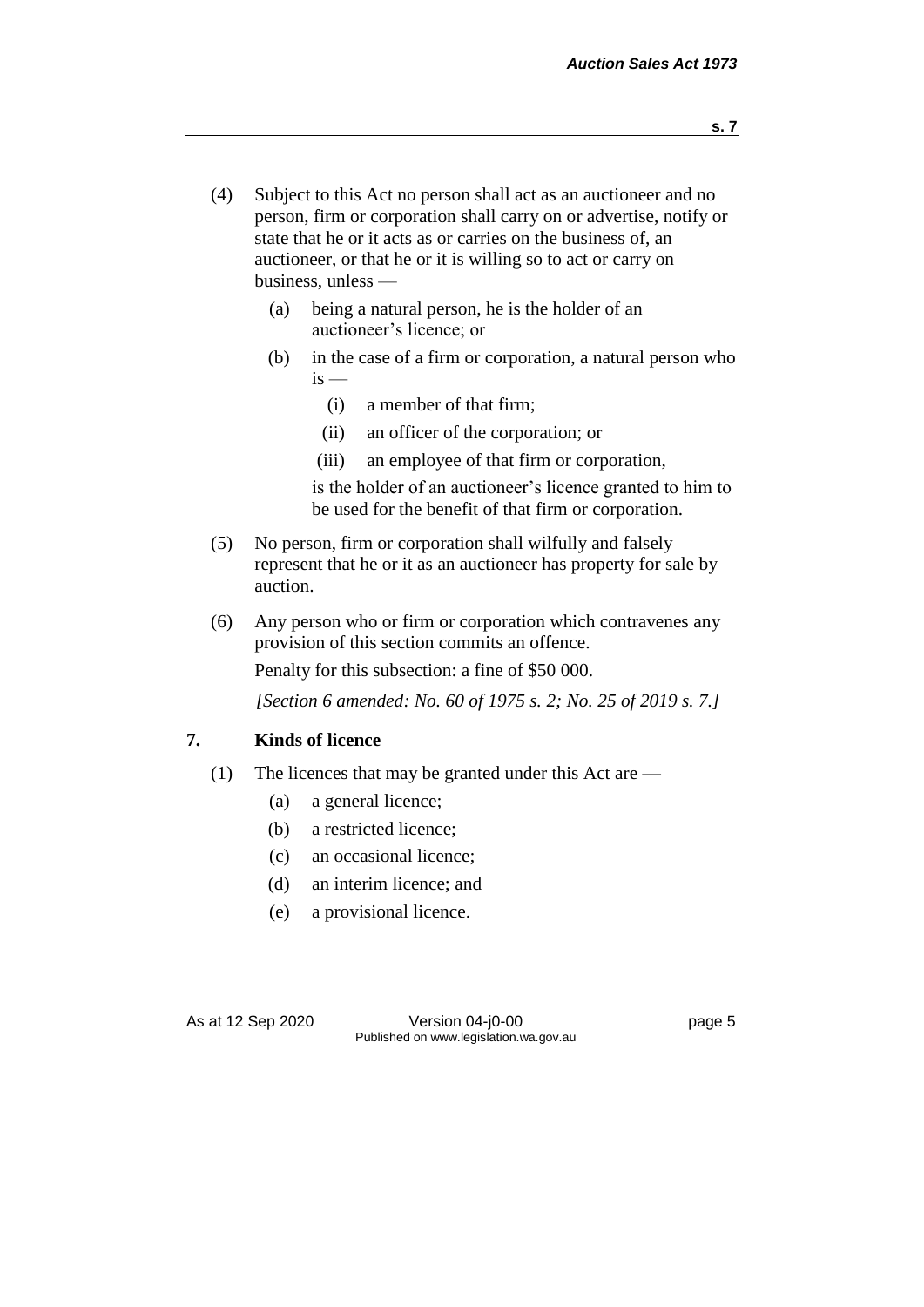| (2) | A general licence authorises the holder to act as, and carry on<br>the business of, an auctioneer throughout the State in relation to<br>all classes of business to which this Act applies. |
|-----|---------------------------------------------------------------------------------------------------------------------------------------------------------------------------------------------|
|     |                                                                                                                                                                                             |

- (3) A restricted licence authorises the holder to act as, and carry on the business of, an auctioneer only —
	- (a) in the part or parts of the State;
	- (b) in relation to the class or classes of business; and
	- (c) at the times,

which may be therein specified.

- (4) An occasional licence authorises the holder to act as, and carry on the business of, an auctioneer in relation to the occasion and circumstances therein specified but not otherwise.
- (5) An interim licence authorises the holder to sell by auction on behalf of the licensed auctioneer named therein during the period of incapacity to which it relates.
- (6) A provisional licence authorises the holder to act as an auctioneer under the direct supervision and instruction of the licensed auctioneer named therein but only within the limits of the licence held by the auctioneer so named.

# **8. Licences may be issued for the benefit of a firm or corporation**

- (1) Where it is desired that an auctioneer's licence shall be used for the benefit of a firm or corporation, and not otherwise, the application —
	- (a) shall state the name and the principal place of business of that firm or corporation;
	- (b) shall state the name and the principal place of business of the proposed licensee;
	- (c) may be made either by the firm or corporation on behalf of the proposed licensee or by the proposed licensee personally;

page 6 Version 04-j0-00 As at 12 Sep 2020 Published on www.legislation.wa.gov.au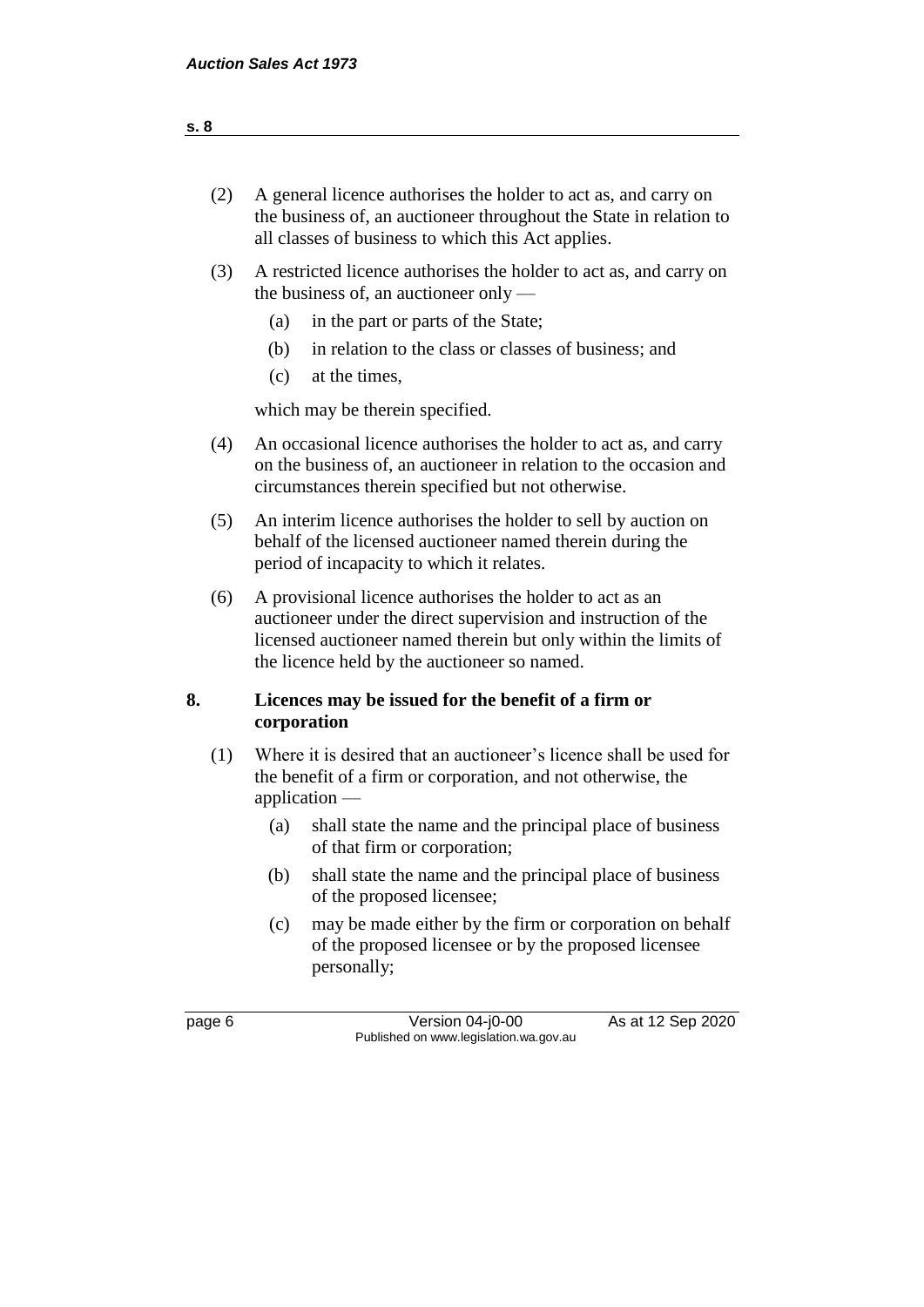- **s. 8**
- (d) shall be treated as though made by or on behalf of the firm or corporation which —
	- (i) may be represented at any hearing;
	- (ii) is liable to pay and may be awarded costs; and
	- (iii) may be required to satisfy the court that it consents to the application.
- (2) On an application made under this section the court shall have regard not only to the question as to whether or not the proposed licensee is a fit and proper person to hold a licence but also to the fitness and repute of the firm or corporation for the benefit of which the licence is to be used, and may hear and take into consideration any objection or submission made in relation to that firm or corporation or the persons responsible for its management.
- (3) Two or more licences may be granted in favour of the same firm or corporation.
- (4) A licence granted pursuant to an application made under this section shall specify the firm or corporation for the benefit of which it is to be used and shall not be used otherwise.
- (5) A firm or corporation for the benefit of which a licence has been granted under this section shall not by virtue thereof be entitled to act as an auctioneer, but with that exception and within the limits to which the licence extends any business done under the licence may be transacted in the name of the firm or corporation.
- (6) Except with the consent of the firm or corporation named in the licence, no licence granted pursuant to this section may be transferred but the licence may be transferred, subject to this Act, to any person to whom the firm or corporation has agreed to transfer it and the consent of the licensee or his legal personal representative shall not be necessary where the licensee was an employee of that firm or corporation at the time the licence was granted.

As at 12 Sep 2020 Version 04-j0-00 page 7 Published on www.legislation.wa.gov.au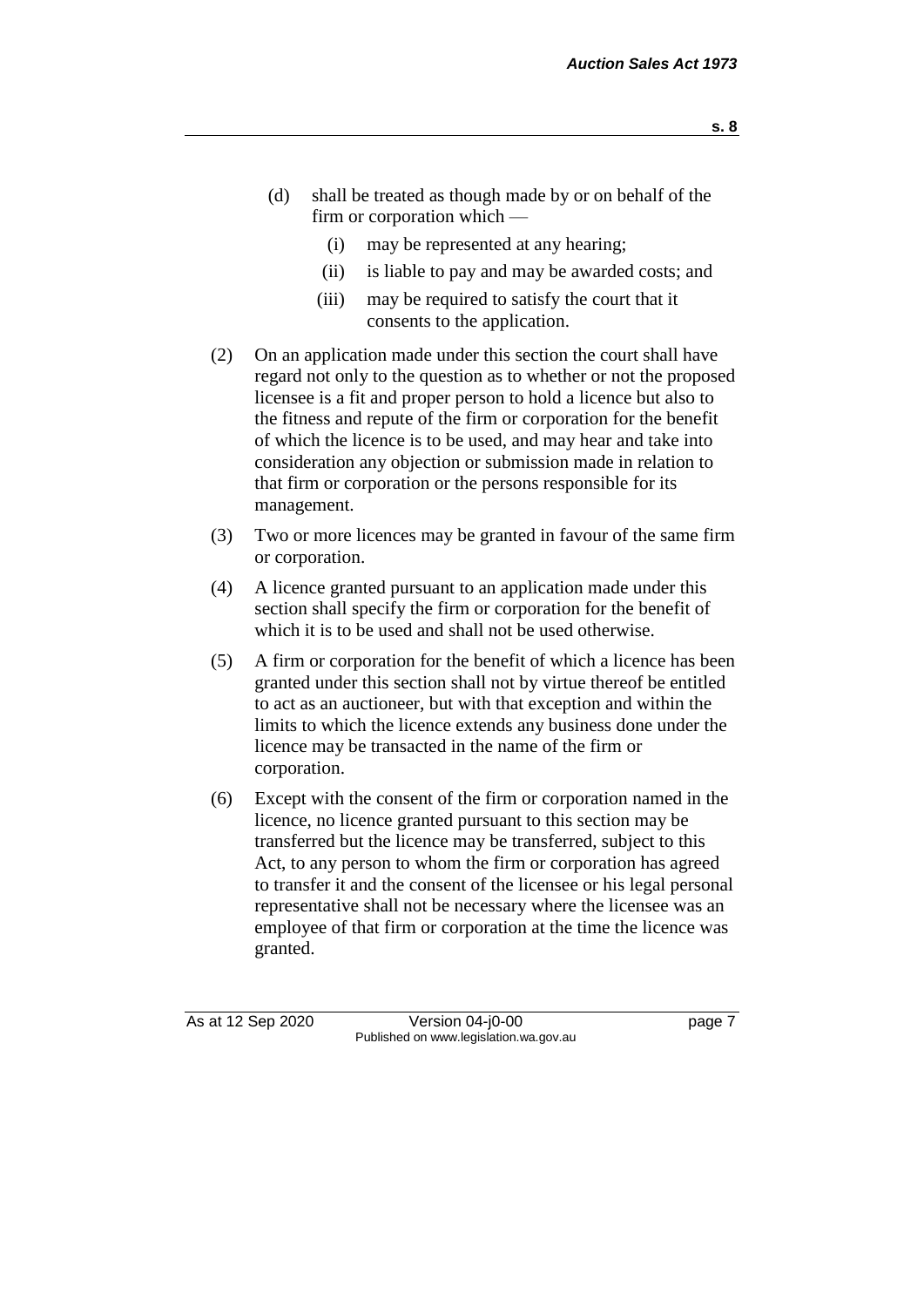- (7) Where an interim licence or a provisional licence is granted pursuant to an application made under this section the firm or corporation for the benefit of which the licence is to be used shall be liable and responsible for any act or default of the holder of the licence in the same manner and to the same extent as the licensed auctioneer named in the licence is liable under this Act and shall, indemnify that licensed auctioneer.
- (8) Where a licensee is an employee of a firm or corporation named in his licence, that firm or corporation and not the licensee shall be primarily responsible for observing the requirements of this Act but both the licensee and the firm or corporation so named may be charged with and convicted of the like offence.

# *[9. Deleted: No. 44 of 2016 s. 4.]*

# **10. Classes of businesses**

- (1) For the purposes of a licence other than a general licence the class or classes of business that may be carried on shall be determined by the magistrate and specified in the licence.
- (2) A magistrate may define a class of business in whatever terms he thinks fit, or he may specify a prescribed classification.
- (3) Regulations may prescribe that dealing in
	- (a) any interest in land;
	- (b) motor vehicles;
	- (c) wool;
	- (d) livestock, or any kind of livestock;
	- (e) second hand articles; or
	- (f) any other specified kind of commodity or thing,

shall constitute a separate class of business for the purposes of this Act, and any such regulation may be of general or limited application according to time, place or other circumstance.

page 8 Version 04-j0-00 As at 12 Sep 2020 Published on www.legislation.wa.gov.au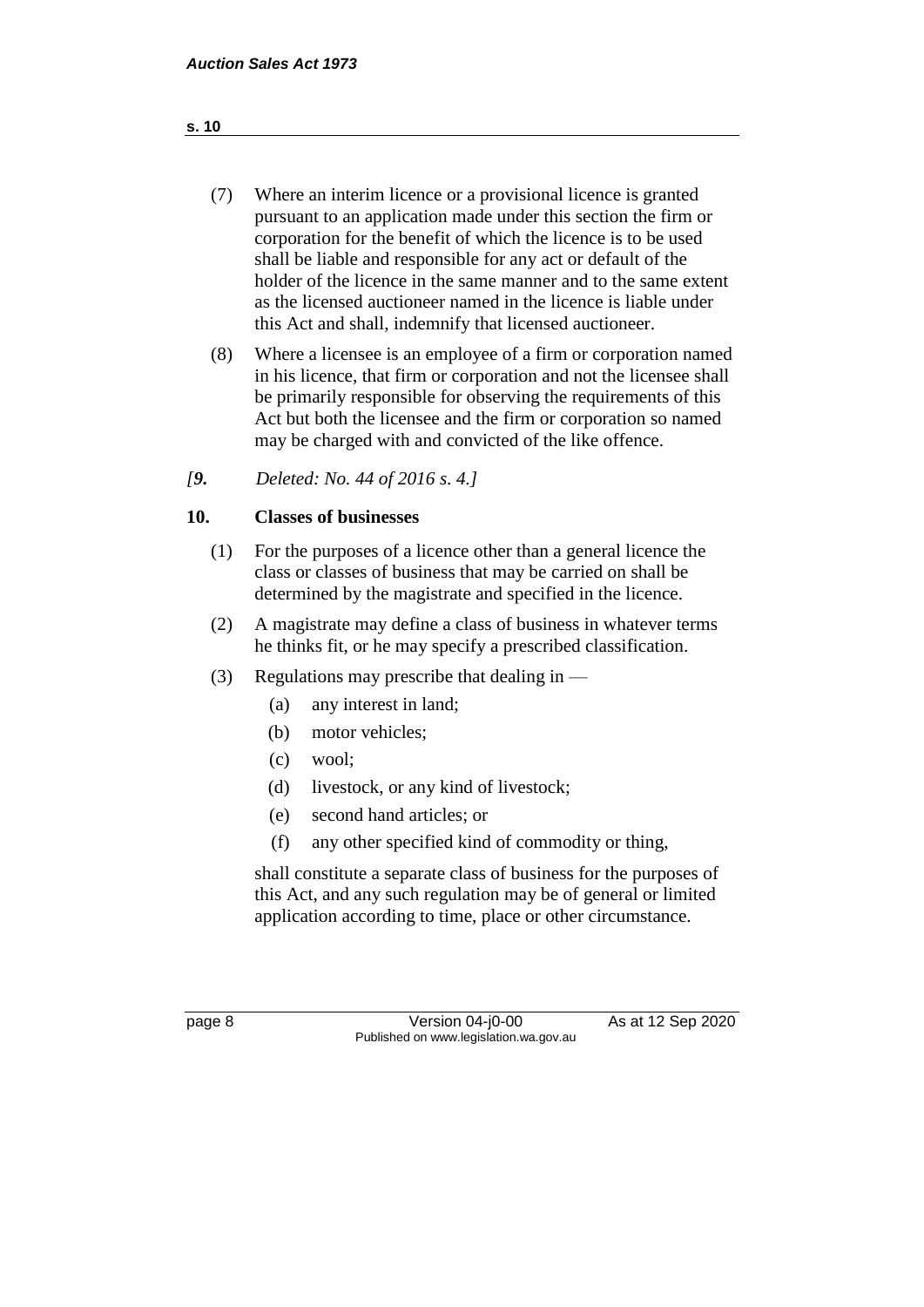# **11. Applications**

- (1) An application for the grant or renewal of a licence shall be made in the prescribed manner and form to the registrar of the Magistrates Court at the place nearest to the place specified in the application as that in which the applicant proposes to carry on his business, or nearest to the principal place of business specified by the applicant where the applicant proposes to have more than one place of business.
- (2) On the application for the grant of a licence, but not in respect of a renewal, 3 character testimonials shall be lodged with the registrar of the court together with the application.
- (3) The registrar shall
	- (a) endorse on the application particulars of the day appointed for the hearing of the application, which shall be not less than 35 days after the date of the lodging of the application, and of the hour and place of the hearing;
	- (b) return a copy of the application so endorsed to the proposed licensee or his authorised representative, and to any firm or corporation for the benefit of which the licence sought is to be used or to its authorised representative; and
	- (c) forward a copy of the application and any accompanying character testimonials forthwith to the senior police officer stationed within the police district in which the principal place of business of the applicant is situate.
- (4) An application made under the provisions of section 8, shall be accompanied by the written consent of the firm or corporation for the benefit of which the licence is to be used.

# *[(5),(5a) deleted]*

(6) Where the Commissioner of Police or a person authorised by him, or any other person, desires to object to the grant of a licence he shall lodge with the registrar and serve on the applicant or his authorised representative, at least 7 days before the date appointed for the hearing, a notice stating the objection

| As at 12 Sep 2020 | Version $04$ -j0-00                    | page 9 |
|-------------------|----------------------------------------|--------|
|                   | Published on www.legislation.wa.gov.au |        |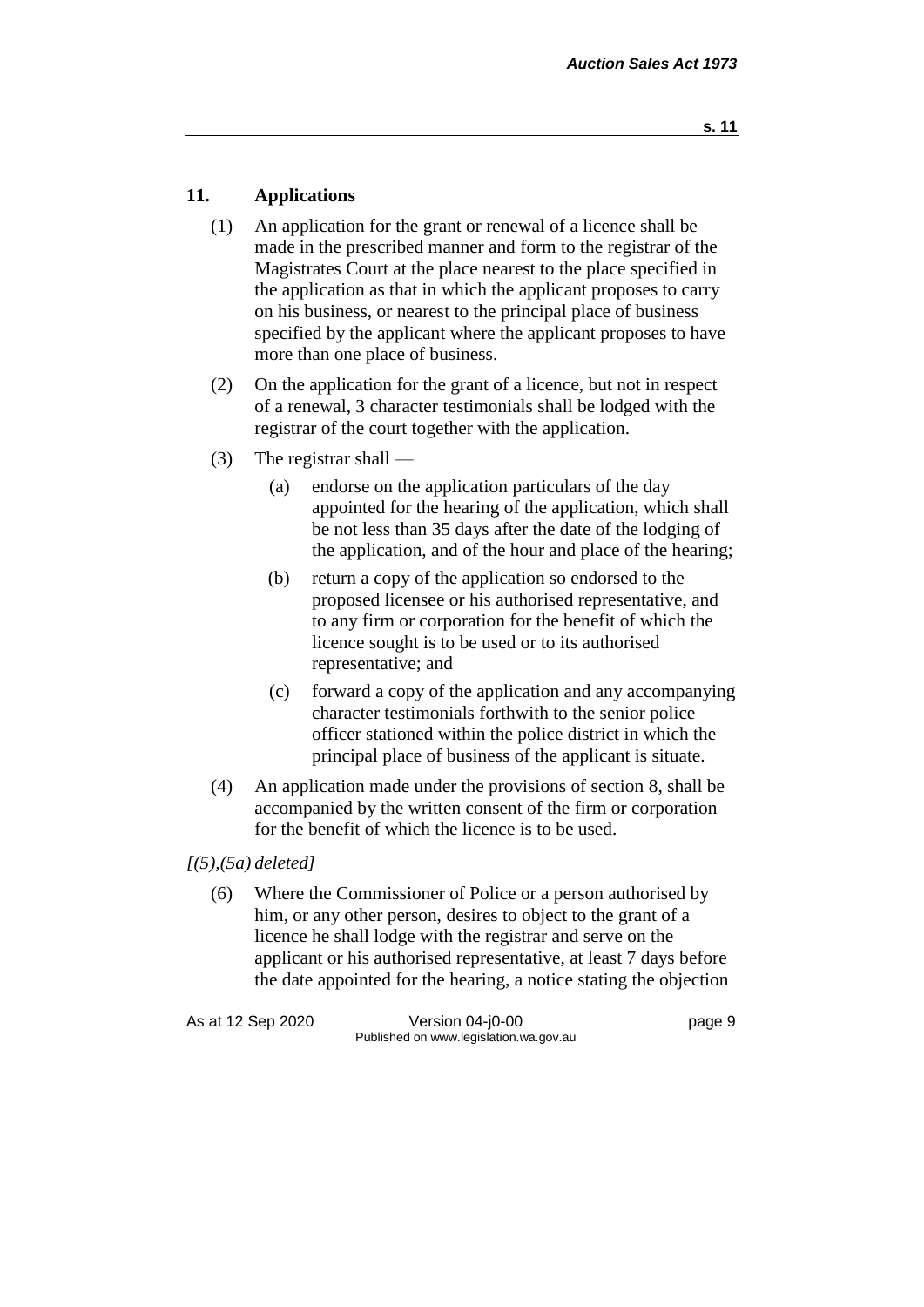and the grounds thereof in sufficient detail to enable the applicant to know what he has to answer.

- (7) An application for the transfer of a licence shall be endorsed to show clearly the particulars of the licence to which it relates, but in all other respects shall be dealt with as though it were an application for the grant of a licence save that if the proposed licensee is the holder of a current licence no testimonials as to character shall be required.
- (8) An application shall be accompanied by the application fee prescribed in relation thereto.
- (9) Where the application relates to the grant of an occasional licence or an interim licence the procedure set out in this section shall be followed save that where the Commissioner of Police or a person authorised by him gives his consent the magistrate may grant the application notwithstanding that the requirements of this section as to time have not been observed, but where those requirements have not been observed no person shall be refused the right to be heard to oppose the application by reason only that no notice of objection was served.

*[Section 11 amended: No. 60 of 1975 s. 3; No. 46 of 1978 s. 2; No. 59 of 2004 s. 141; No. 44 of 2016 s. 5.]* 

*[12. Deleted: No. 44 of 2016 s. 6.]*

# **13. Occasional licences**

- (1) An application for an occasional licence shall specify the date upon which, and the place or places where, a proposed sale is to be held and the business conducted.
- (2) A person shall not be entitled to the grant of more than 5 occasional licences in respect of a place or places within the same police district in any period of 12 consecutive months.

page 10 Version 04-j0-00 As at 12 Sep 2020 Published on www.legislation.wa.gov.au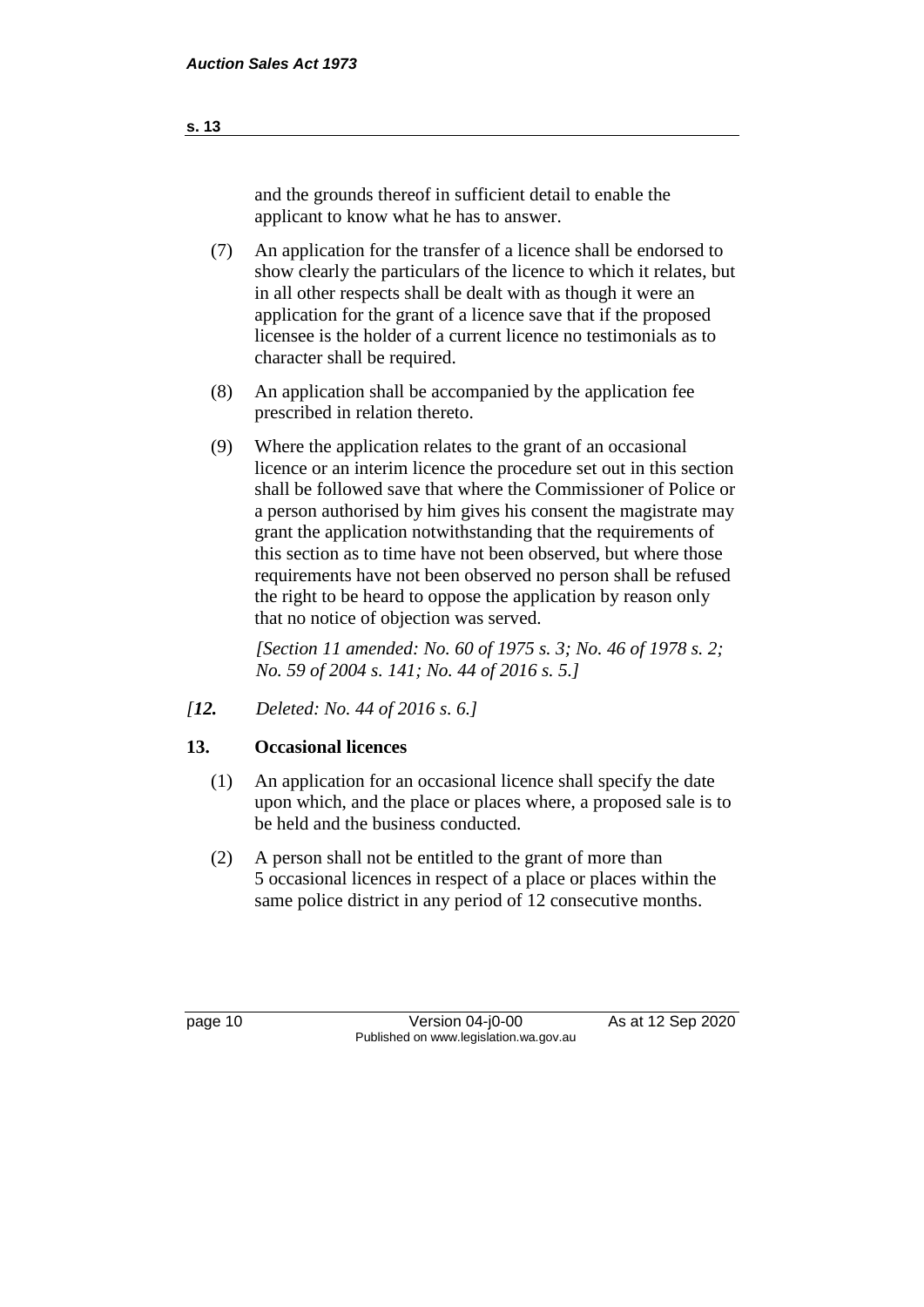- (3) A person shall not be entitled to hold more than one occasional licence, whether in respect of the same police district or not, at any one time.
- (4) An occasional licence is not transferable.
- (5) On payment of the prescribed fee, and on being satisfied that the proposed licensee is a fit and proper person to hold an occasional licence and that no other circumstances make it undesirable, the magistrate may grant an occasional licence in relation to the occasion and circumstances specified in the application and which shall be stated in the licence, subject to such conditions, limitations or restrictions as he thinks fit.
- (6) An occasional licence shall take effect from the day therein specified, but shall not be granted for a period or periods of more than 7 days in the aggregate or for a place outside the police district.
- (7) Where an applicant is the holder of a licence granted to be used for the benefit of a firm or corporation, he shall not be entitled to the grant of an occasional licence which appears to the magistrate likely to relate to the same or a similar class of business unless he satisfies the magistrate that the firm or corporation has consented to the making of the application.

# **14. Interim licence**

- (1) Where a licensed auctioneer is, or will be, incapacitated by reason of illness or other sufficient cause an application may be made to the court in which his licence was granted for the suspension of that licence and the grant of an interim licence to the person named in the application authorising the person so named to sell by auction on behalf of that licensed auctioneer and to act as, and carry on the business of, an auctioneer on his behalf within the limits of the licence held by that licensed auctioneer or to such lesser extent as the magistrate may order.
- (2) An application for an interim licence may be made
	- (a) by the licensed auctioneer;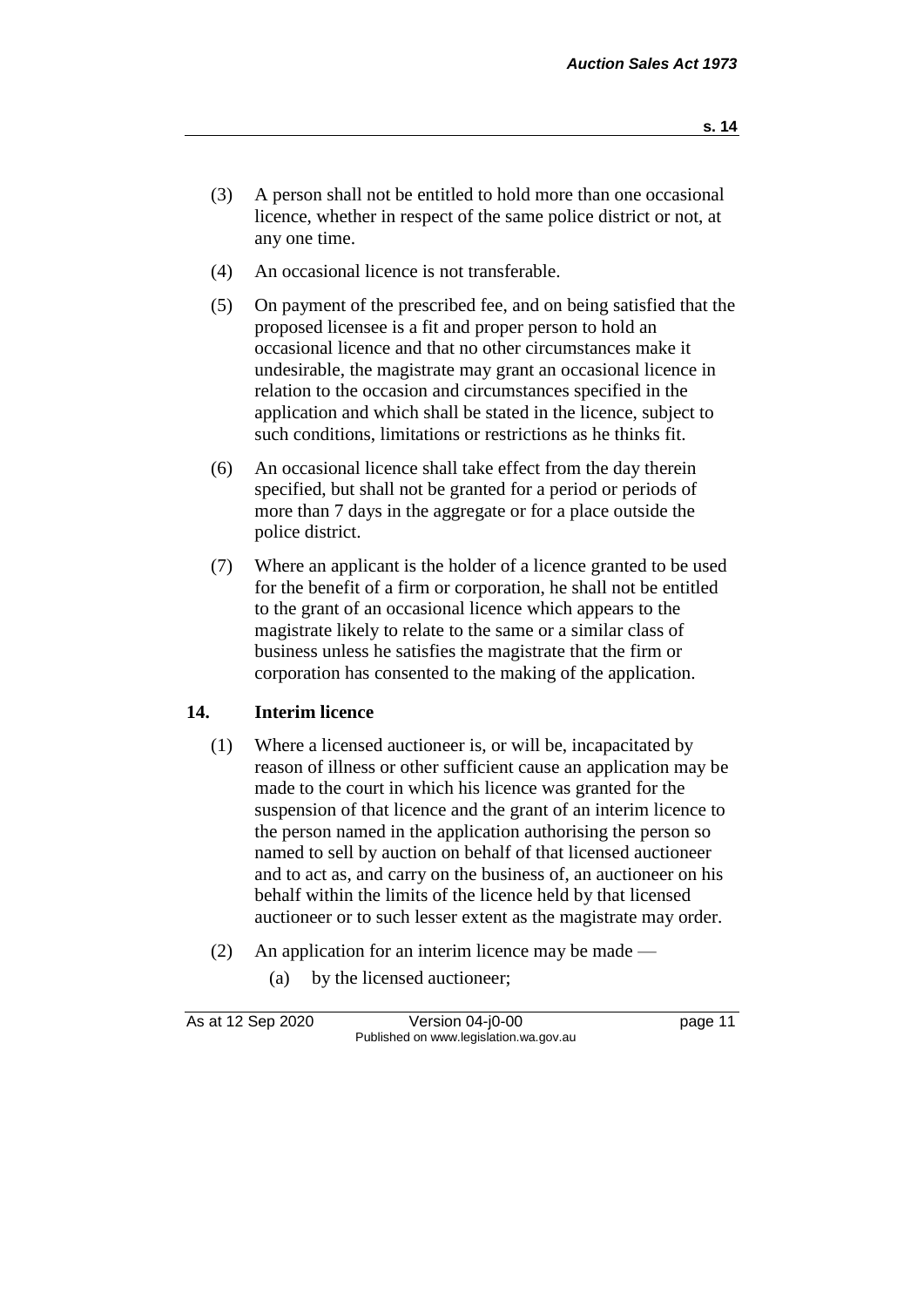- (b) by the firm or corporation specified in the licence as that for the benefit of which it is to be used; or
- (c) if he is able to satisfy the court that he is acting on behalf of and with the consent of all parties named in the licence sought to be suspended, by the person seeking to be granted the interim licence.
- (3) On payment of the prescribed fee, and on being satisfied that the proposed interim licensee is a fit and proper person to hold a licence, that the licensed auctioneer is or will during the relevant time be incapacitated, and that no other circumstances make it undesirable the magistrate may grant an interim licence, subject to such conditions, limitations or restrictions as he thinks fit.
- (4) Subject to subsection (5) an interim licence remains in force for such period or periods, not exceeding 3 months in the aggregate, as is or are specified in that licence, and may be renewed from time to time.
- (5) Where the auctioneer's licence to which it relates is surrendered or cancelled, or is suspended otherwise than pursuant to an application made for the purposes of this section, an interim licence shall be deemed to have expired at the same time.
- (6) During the period an interim licence is in force the auctioneer's licence to which it relates shall be suspended, but the licensed auctioneer shall nevertheless be personally liable and responsible for any act or default of the holder of the interim licence in the same manner and to the same extent that he would have been liable had such act been done or such default made by him.

# **15. Provisional licences**

- (1) Subject to this Act,
	- (a) the holder of a general licence or a restricted licence; or

page 12 Version 04-j0-00 As at 12 Sep 2020 Published on www.legislation.wa.gov.au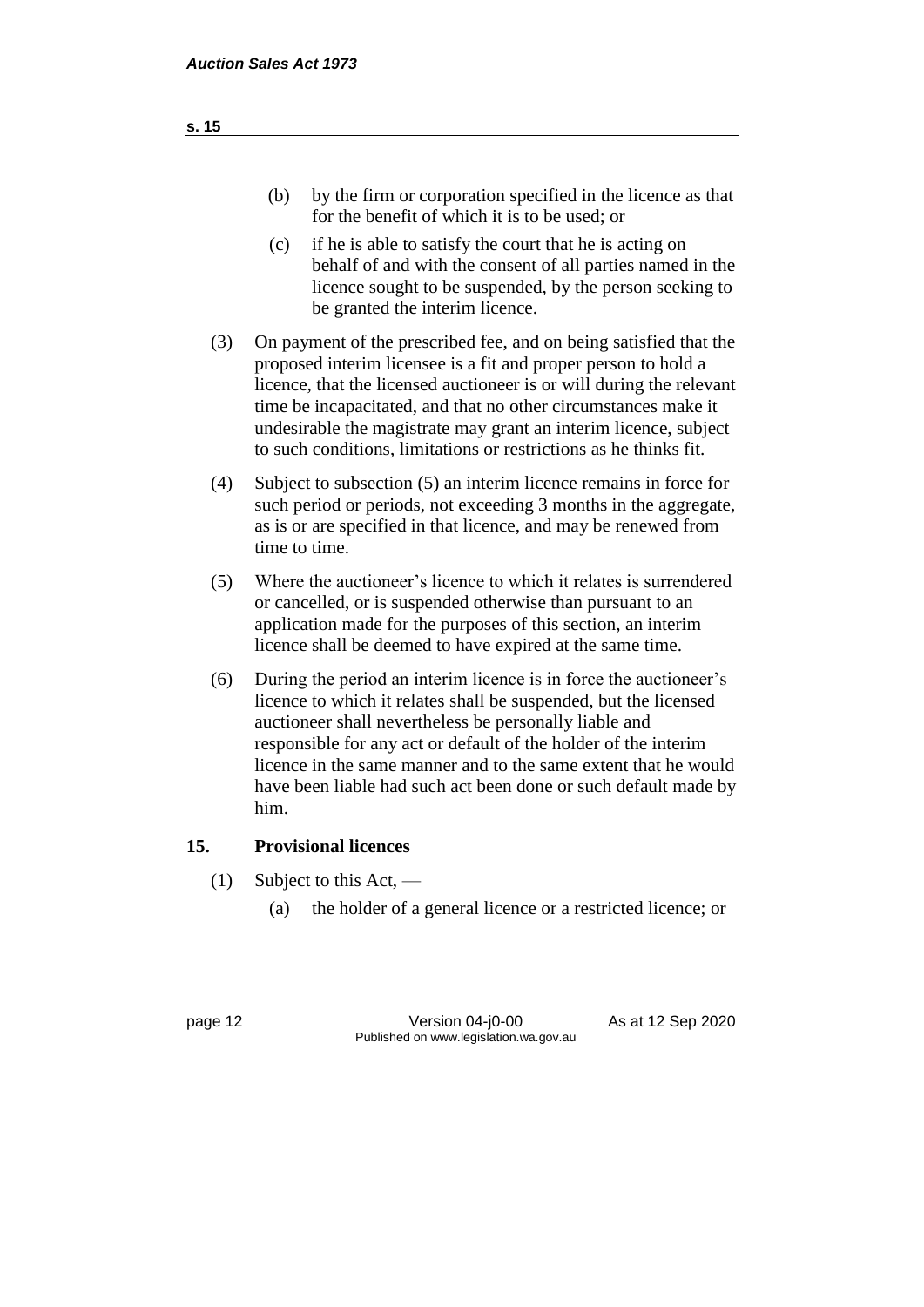- **s. 15**
- (b) with the written consent of the holder of that licence, a firm or corporation specified in any such licence as that for the benefit of which it is to be used,

may apply for and obtain a provisional licence with respect to any person employed by him, or by that firm or corporation, who desires to obtain practical instruction in the carrying on of the business of an auctioneer.

- (2) On payment of the prescribed fee, and on being satisfied that the proposed trainee is a fit and proper person to hold a licence, the magistrate may grant to the proposed trainee, subject to such conditions, limitations or restrictions as he thinks fit, a licence to act as an auctioneer under the direct supervision and instruction of the licensed auctioneer specified in the application.
- (3) A provisional licence
	- (a) shall not be granted for a period of more than 2 months and shall take effect from the day therein specified;
	- (b) shall not be granted with respect to the same person more than 3 times in any calendar year;
	- (c) shall nominate the licensed auctioneer under whom the trainee is to receive instruction; and
	- (d) shall not be granted otherwise than within the limits and during the currency of the licence held by the licensed auctioneer therein so nominated.
- (4) During the period any provisional licence is in force the licensed auctioneer therein nominated shall be personally liable and responsible for any act or default of the holder of the provisional licence in the same manner and to the same extent that he would have been liable had such act been done or such default made by him.
- (5) On an application made by the licensed auctioneer nominated in the provisional licence, the court by which the licence was granted may cancel or suspend a provisional licence for such

As at 12 Sep 2020 Version 04-j0-00 page 13 Published on www.legislation.wa.gov.au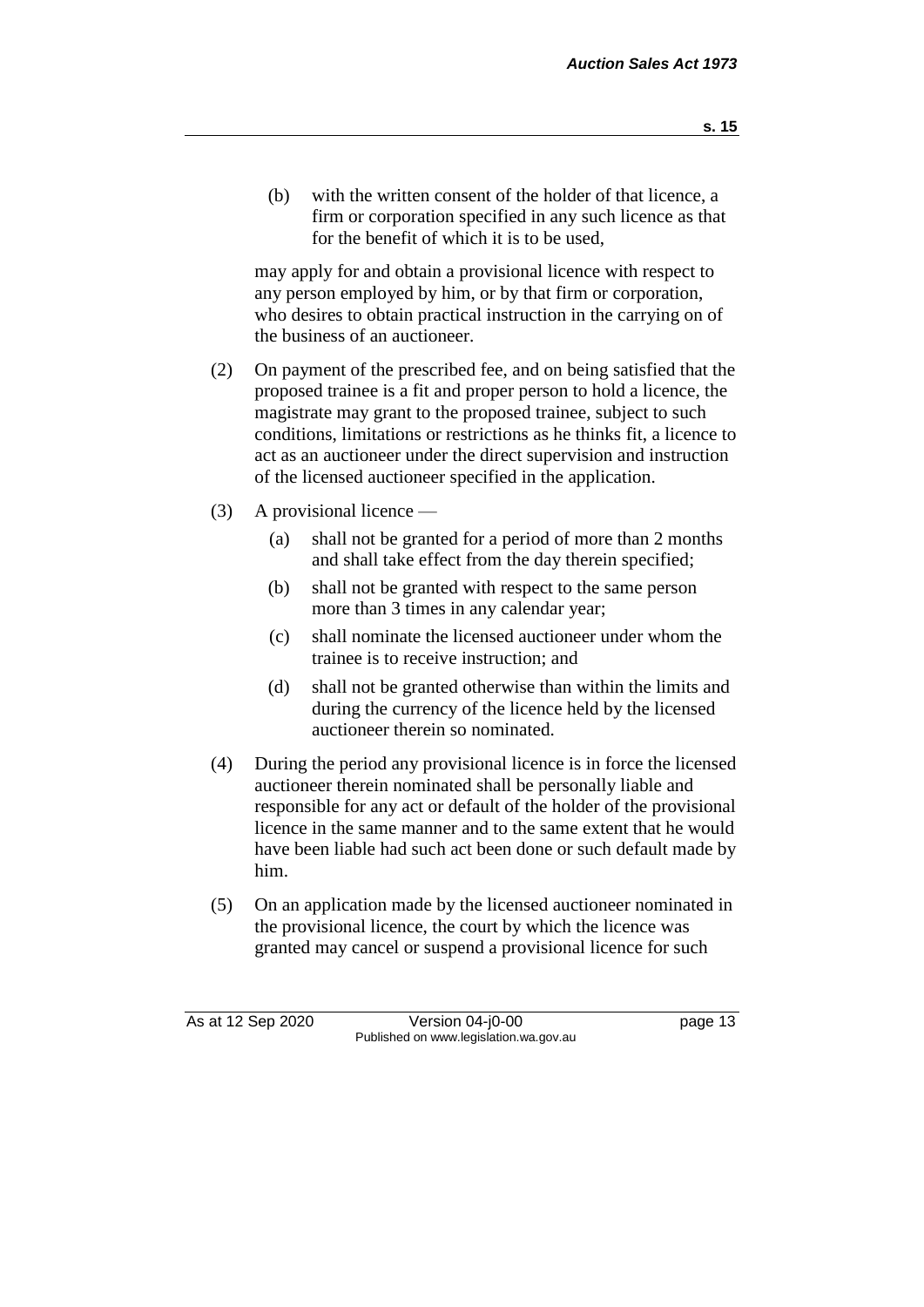# period and on such conditions as in the circumstances of the case the magistrate thinks fit.

(6) Where the licence of the licensed auctioneer therein nominated is surrendered, cancelled or suspended a provisional licence shall be deemed to have expired at the same time.

# **16. Hearing of applications**

- (1) An application for the grant or renewal of a licence under this Act shall be granted on the order of a magistrate, and not otherwise.
- (2) Every hearing of an application for
	- (a) the grant of a licence; or
	- (b) the renewal of a licence where a person has given notice of objection,

shall be a judicial proceeding open to the public, and may be at any time adjourned by the magistrate.

- (3) Any party may appear and be represented by a solicitor or agent, and the magistrate shall hear the applicant, if the applicant so desires, and any objector who has given the prescribed notice and appears before him.
- (4) Unless the magistrate so requires, it shall not be necessary for the proposed licensee to appear in person.
- $(5)$  Unless
	- (a) notice of objection has been given; or
	- (b) the magistrate otherwise requires,

an application for the renewal of a licence may be taken in Chambers.

(6) If the magistrate is satisfied that the proposed licensee is a fit and proper person to hold a licence then, subject to section 8(2), he may grant the application, but not otherwise.

page 14 Version 04-j0-00 As at 12 Sep 2020 Published on www.legislation.wa.gov.au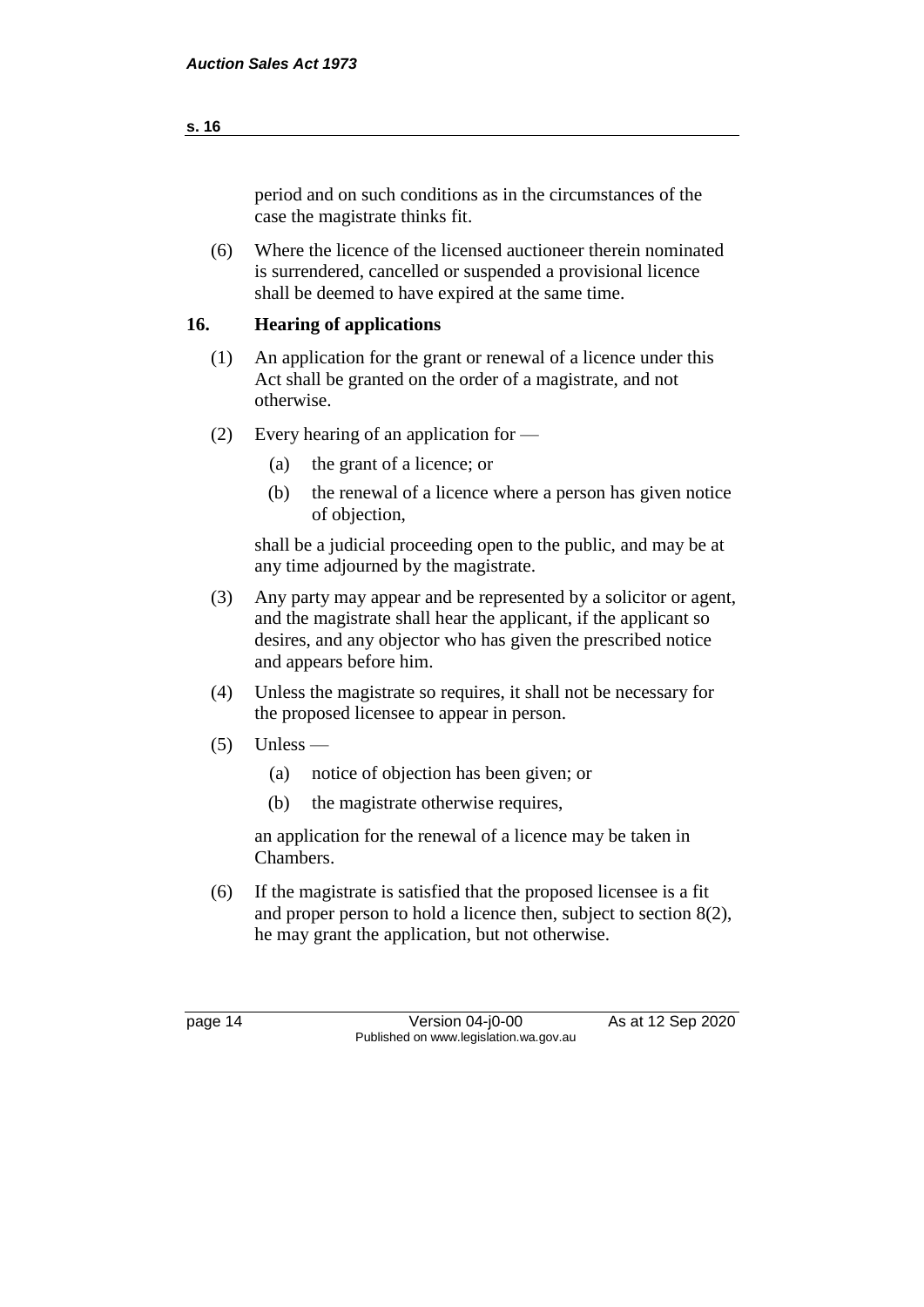- (7) A licence may be granted or renewed subject to such conditions, limitations or restrictions as the magistrate thinks fit to impose, and where the application is for the grant or renewal of a general licence the magistrate may instead grant a restricted licence if he so thinks fit.
- (8) If any objection to an application appears to the magistrate to be frivolous or vexatious he may order the person so objecting to pay to the applicant the costs of and occasioned by the objection, and if an application is refused, or is granted or renewed subject to any condition, limitation or restriction which would not have been imposed had an objection not been made, the magistrate may order the applicant to pay to an objector the whole or a part of the costs of and incidental to his objection.
- (9) The prescribed fee shall be paid in full on the grant of a licence. *[Section 16 amended: No. 59 of 2004 s. 141; No. 44 of 2016 s. 7.]*

# **17. Form of licence**

- (1) A licence shall be in the form prescribed.
- (2) A licence shall specify
	- (a) the name of the applicant;
	- (b) the address of the place where he resides;
	- (c) the address of the place or places of business in respect of which it is taken out, or where no permanent place of business is established the address at or from which the applicant proposes to carry on his business;
	- (d) the trade name, if any, under which the business is to be carried on; and
	- (e) where appropriate, the class or classes of business authorised.
- (3) A licence shall specify any condition, limitation or restriction subject to which it was granted.

As at 12 Sep 2020 Version 04-j0-00 page 15 Published on www.legislation.wa.gov.au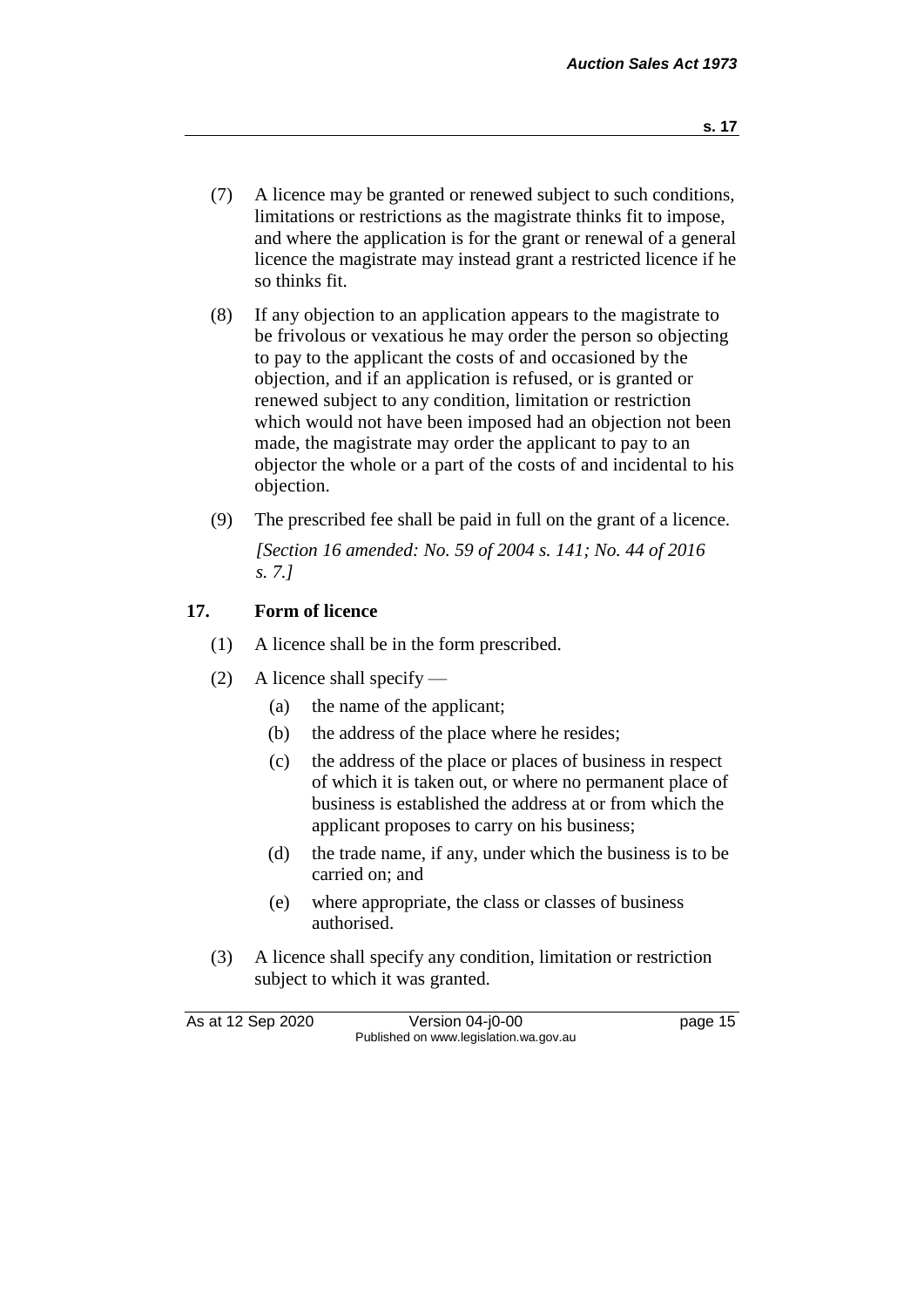- (4) The holder of a licence may apply to a magistrate in the court by which the licence was granted for an order varying the particulars specified in a licence during the currency of the licence and the magistrate may —
	- (a) order that the particulars be so varied;
	- (b) order that the matter be dealt with by way of an application for a new licence; or
	- (c) refuse to make an order,

as he thinks fit.

*[Section 17 amended: No. 59 of 2004 s. 141.]* 

### **18. Duplicate licences**

Where proof of the loss or destruction of a licence is given to the satisfaction of a magistrate in the court by which the licence was granted, he may order the issue of a duplicate licence on payment of the prescribed fee.

*[Section 18 amended: No. 59 of 2004 s. 141.]* 

#### **19. Duration of general and restricted licences**

- (1) On granting a general or restricted licence, the magistrate shall fix the period, during which, subject to this Act, the licence is to have effect.
- (2A) The period fixed under subsection (1) shall be a period that is
	- (a) not less than 12 months; and
	- (b) not more than the prescribed period.
- (2B) A general licence or a restricted licence may be renewed from time to time for the prescribed period.
- $(2C)$  A period prescribed for the purposes of subsection  $(2A)(b)$  or (2B) cannot be less than 12 months.

page 16 Version 04-j0-00 As at 12 Sep 2020 Published on www.legislation.wa.gov.au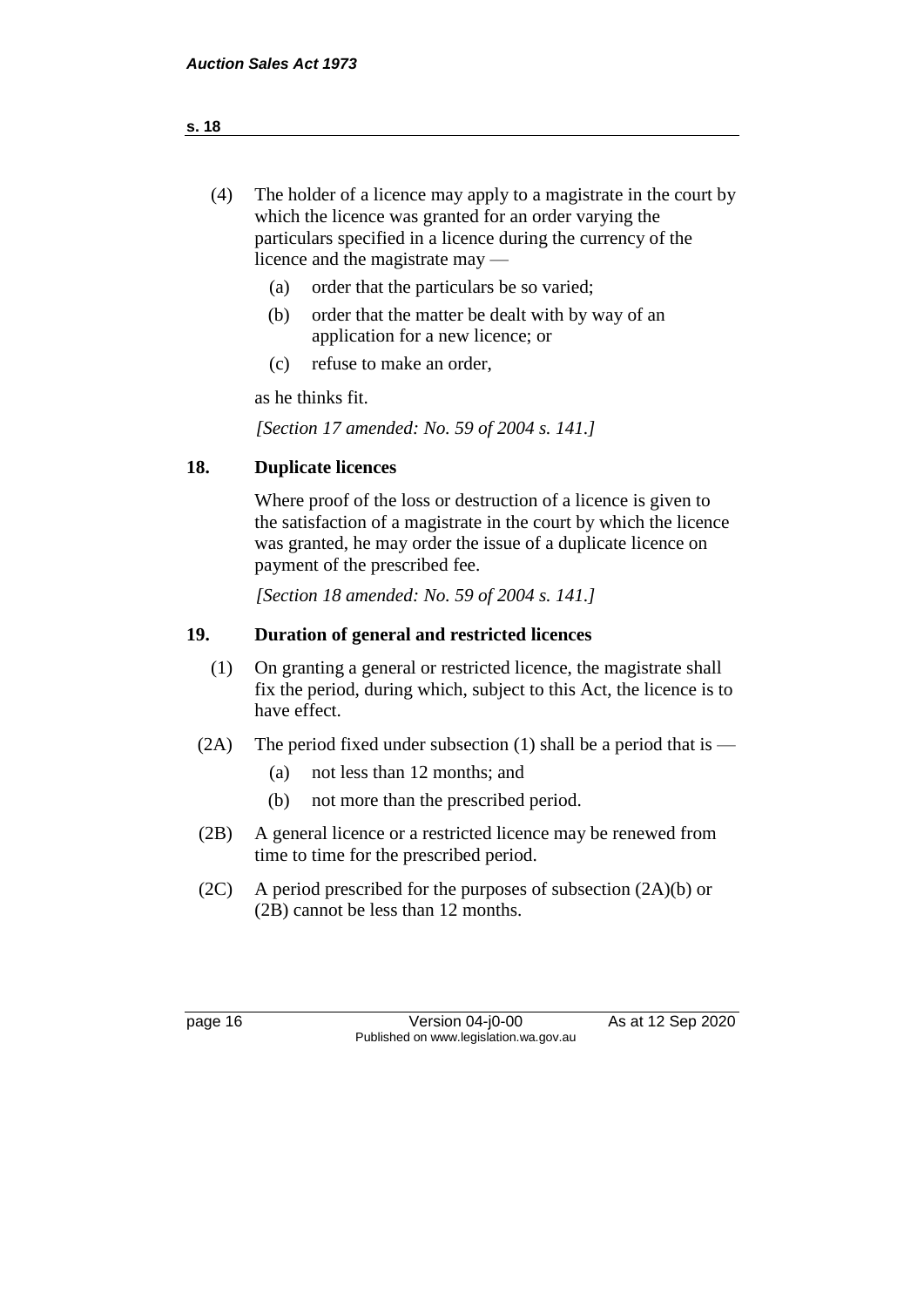- (2D) Different periods may be prescribed for the purposes of subsection (2B) in relation to the renewal of licences of different prescribed types or descriptions.
	- (2) In the event of the death of the holder of a general licence or restricted licence, that licence shall, subject to section 8(6), be deemed to have been granted to his legal personal representative and shall, unless previously transferred to some other person or cancelled or surrendered, remain in force until the end of the period of 3 months beginning with the death and shall then expire, so however that the court may extend or further extend that period if the magistrate is satisfied that the extension is necessary for the purpose of winding up the deceased's estate and that no other circumstances make it undesirable.
	- (3) Where an application is made for the renewal of a general licence or a restricted licence after, but within 3 months of, the date on which that licence expired, the magistrate if satisfied that no other circumstances make it undesirable, and any amount prescribed by way of penalty for a late application is paid, may renew that licence and in that event the renewal of the licence shall be deemed for all purposes to have taken effect on the day immediately succeeding the date on which the previous licence expired.

*[Section 19 amended: No. 44 of 2016 s. 8.]*

*[20. Deleted: No. 59 of 2004 s. 141.]*

# **21. Surrender of a licence**

- (1) Any holder of a licence may surrender that licence by returning it to a registrar of the Magistrates Court, and a licence so surrendered shall not be deemed to be a cancelled licence but shall cease to have effect on the date on which it is received by the registrar.
- (2) On the surrender of a licence the registrar of the court shall forthwith notify the senior police officer stationed within the

As at 12 Sep 2020 Version 04-j0-00 page 17 Published on www.legislation.wa.gov.au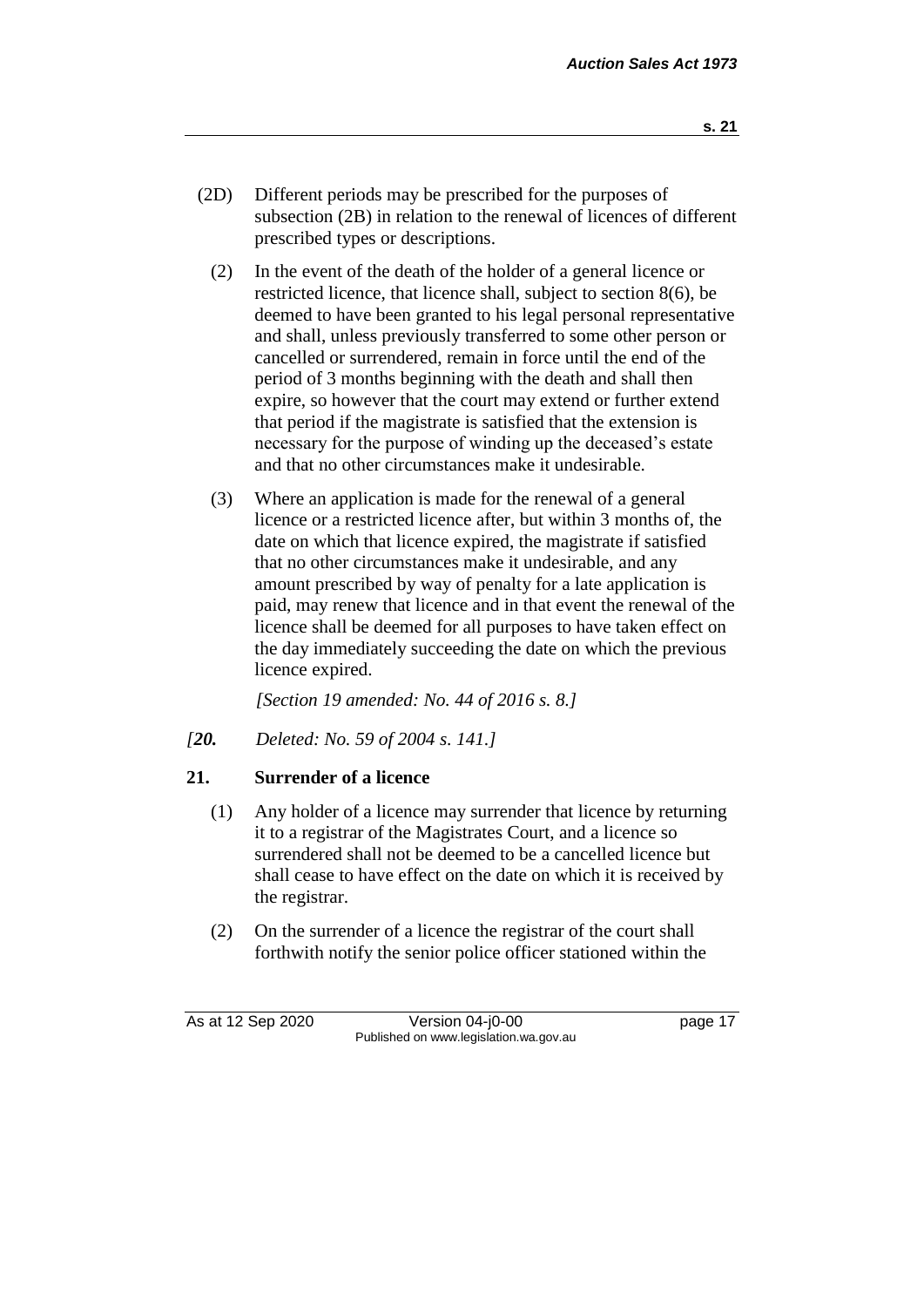# police district in which the principal place of business of the licensee is or was situate.

*[Section 21 amended: No. 59 of 2004 s. 141.]* 

# **22. Suspension, cancellation and disqualification**

- (1) Where it is alleged that a licensee
	- (a) has been guilty of improper conduct in relation to the carrying on of the business of an auctioneer; or
	- (b) has been guilty of any offence involving dishonest or fraudulent conduct, or of an offence against this Act,

the Commissioner of Police, or a person authorised by him, may apply to the Magistrates Court for a summons requiring the licensee to appear before the court and show cause why the licence should not be suspended or cancelled, and why the licensee should not be disqualified either temporarily or permanently from holding or taking the benefit of a licence.

# $(2)$  Where —

- (a) upon proof of the due service of the summons the court is satisfied that a person, firm or corporation has failed to appear to answer a summons issued under this section; or
- (b) the court is satisfied pursuant to a summons issued under this section that the holder of the licence, the firm or corporation named in the licence as that for the benefit of which it is to be used or the persons responsible for its management, is, are or have been during the currency of the licence guilty of conduct which would constitute grounds for a refusal to renew a licence; or
- (c) the holder of a licence or a firm or corporation named in a licence is convicted by a court of an offence against this Act,

that court may order that the licence be delivered up to the registrar of the court and suspended or cancelled and that the

page 18 Version 04-j0-00 As at 12 Sep 2020 Published on www.legislation.wa.gov.au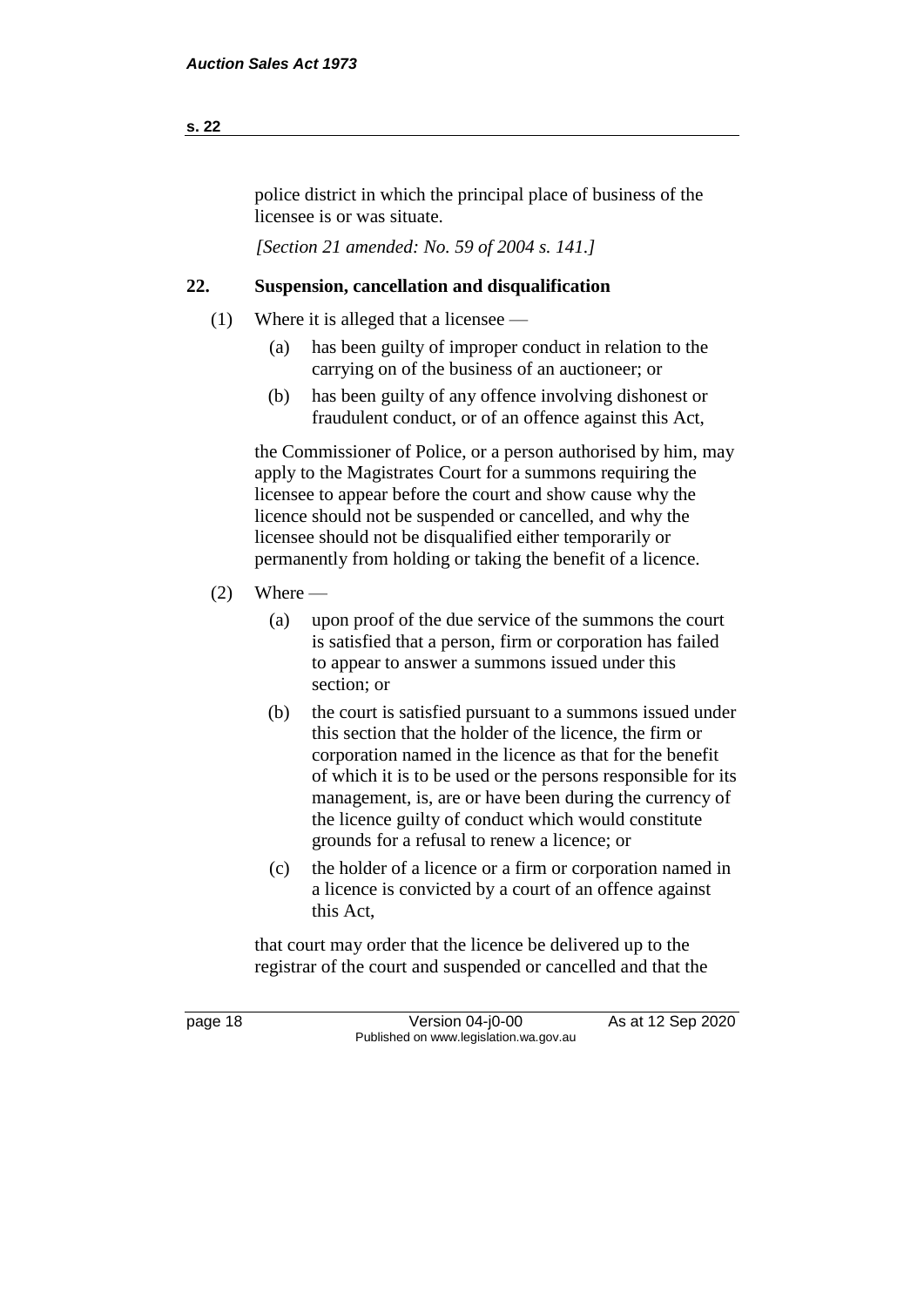licensee be disqualified from holding or taking the benefit of a licence either for such period as the court specifies in the order or permanently.

(3) A person who fails to deliver up his licence to the registrar of the court in accordance with the terms of an order made under this section commits an offence against this Act.

Penalty for this subsection: a fine of \$25 000.

- (4) Where a court makes an order under this section the registrar of the court shall, as soon as practicable after the order is made, send a copy of the order to the Commissioner of Police.
- (5) A licence the operation of which is suspended under this section shall for the period of that suspension be deemed not to be in force.
- (6) Where a licensee is disqualified from holding or taking the benefit of a licence by an order of the court made under this section he or it shall not, for the period of that disqualification, be eligible to apply for any further or other licence under this Act.
- (7) For the purposes of this section the expression *licensee* includes any person, firm or corporation who or which is, or was during the period of 12 months immediately preceding, the holder of a licence or named in a licence.

*[Section 22 amended: No. 59 of 2004 s. 141; No. 25 of 2019 s. 6.]* 

# **23. Advertising**

- (1) No person not being the holder of a licence under this Act, and no firm or corporation not being a firm or corporation for the benefit of which a licence under this Act is held by a licensed auctioneer, shall —
	- (a) display or maintain, or suffer to be displayed on or about any premises or vehicle any sign or advertisement calculated to lead to the belief that that person, firm or

As at 12 Sep 2020 Version 04-j0-00 page 19 Published on www.legislation.wa.gov.au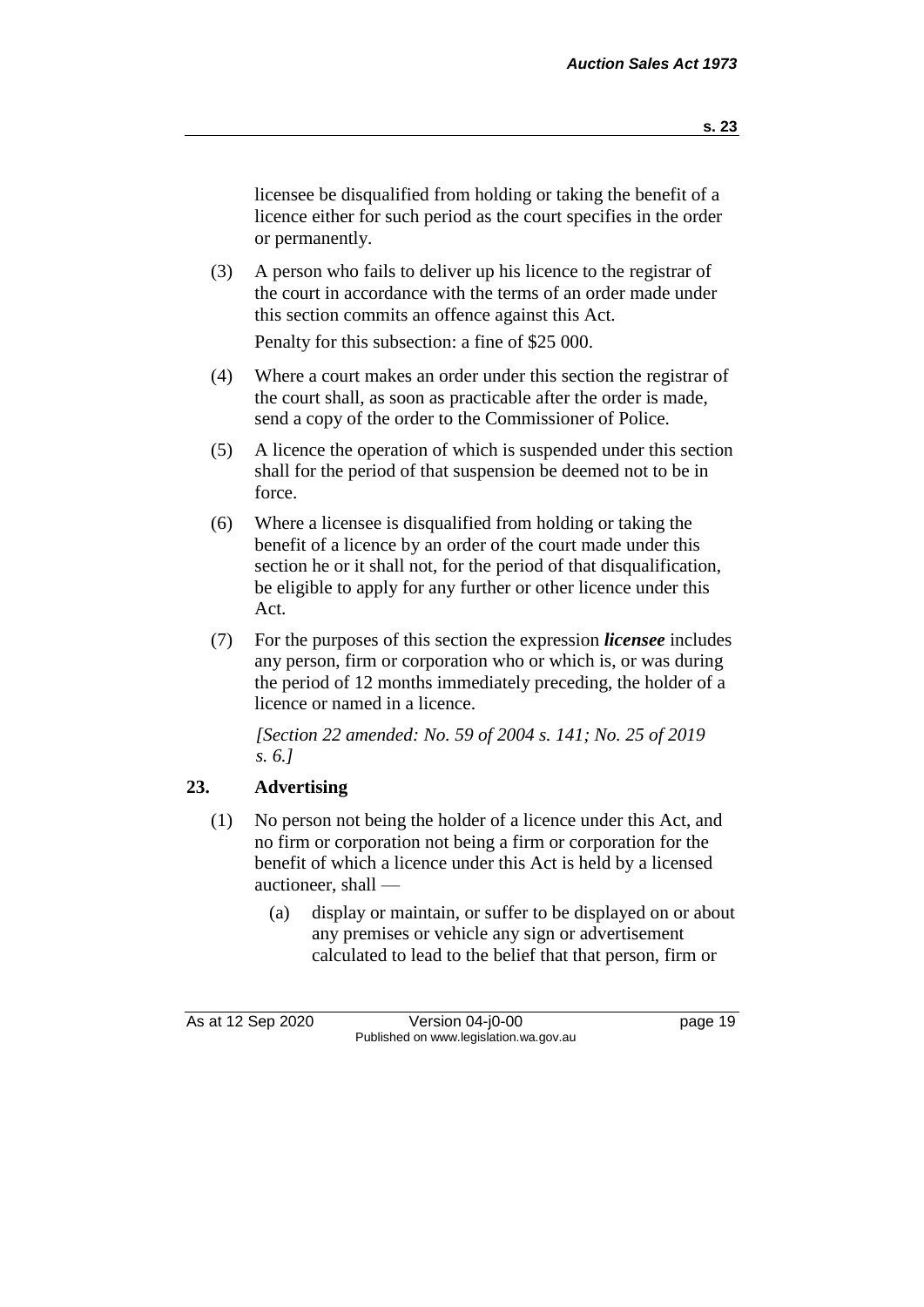corporation is authorised to carry on the business of an auctioneer; or

(b) publish or make or cause to be published or made any public advertisement or announcement to the effect that any sale by auction of any property whatsoever, not being a sale which may be made by an unlicensed person, will be made, conducted or carried out by or under the direction or supervision of that person, firm or corporation, or that instructions have been received to make, conduct or carry out any such sale.

Penalty for this subsection: a fine of \$25 000.

(2) A person who is the holder of an occasional licence under this Act shall not, for the purposes of this section, be regarded as being the holder of a licence under this Act except in so far as any sign, advertisement or announcement relates solely to the matters in respect of which that occasional licence was granted.

*[Section 23 amended: No. 25 of 2019 s. 6.]* 

# **24. Misrepresentation**

(1) Any person, firm or corporation who knowingly makes or publishes or causes to be made or published in the course of business as an auctioneer any representation or statement which is false or misleading in any material particular, in relation to any lot put up for sale at an auction sale, whether as to the value, composition, structure, description, character or quality, date, manufacture, or origin of that lot or otherwise, commits an offence.

Penalty for this subsection: a fine of \$25 000.

page 20 Version 04-j0-00 As at 12 Sep 2020 Published on www.legislation.wa.gov.au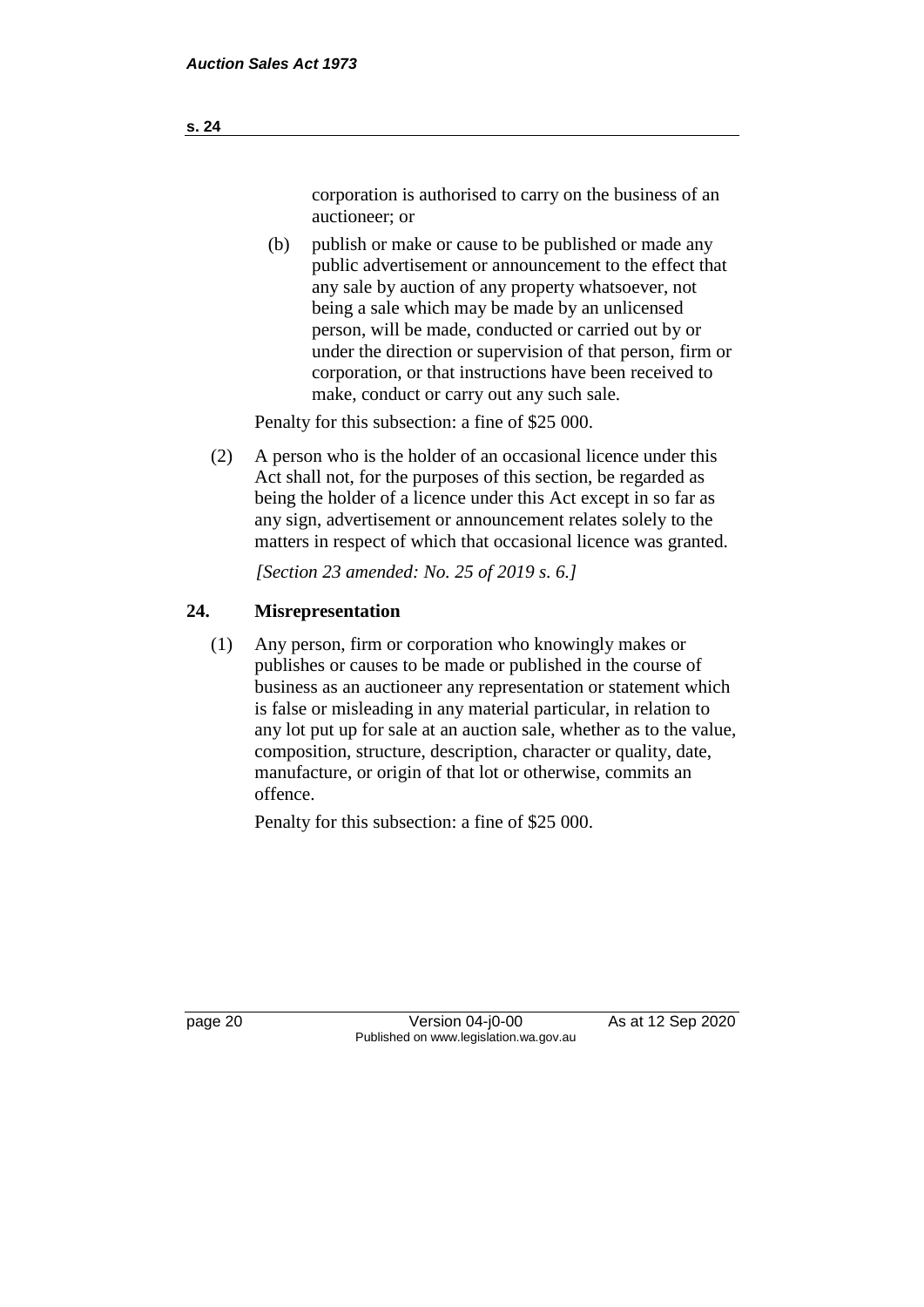(2) It shall be a defence to a charge for an offence against this section of which the making or publication of a false or misleading representation or statement is an ingredient to prove that the accused believed on reasonable grounds that the representation or statement was not false or misleading.

*[Section 24 amended: No. 84 of 2004 s. 82; No. 25 of 2019 s. 6.]*

# **25. Mock auctions**

(1) A person shall not promote or conduct or assist in the promotion or conduct of a mock auction.

Penalty for this subsection: a fine of \$50 000 or imprisonment for 12 months.

- (2) For the purposes of this section and subject to subsection (3) a sale in any way commonly known and understood to be by way of auction or purporting to be by way of auction may be taken to be a mock auction if, but only if, during the course of the sale —
	- (a) any lot is sold to a person and either
		- (i) it is sold to him at a price lower than the amount of his highest bid for that lot; or
		- (ii) part of the price at which it is sold to him is repaid or credited to him or is stated to be so repaid or credited;
		- or
	- (b) the right to bid for any lot is restricted, or is stated to be restricted, to persons who have bought or agreed to buy one or more lots; or
	- (c) any money or article is given away or offered as a gift or in addition to the lot bought; or
	- (d) the sale of any lot is obtained by deception, including a deception as to the present intentions of the person using the deception or any other person.

As at 12 Sep 2020 Version 04-j0-00 page 21 Published on www.legislation.wa.gov.au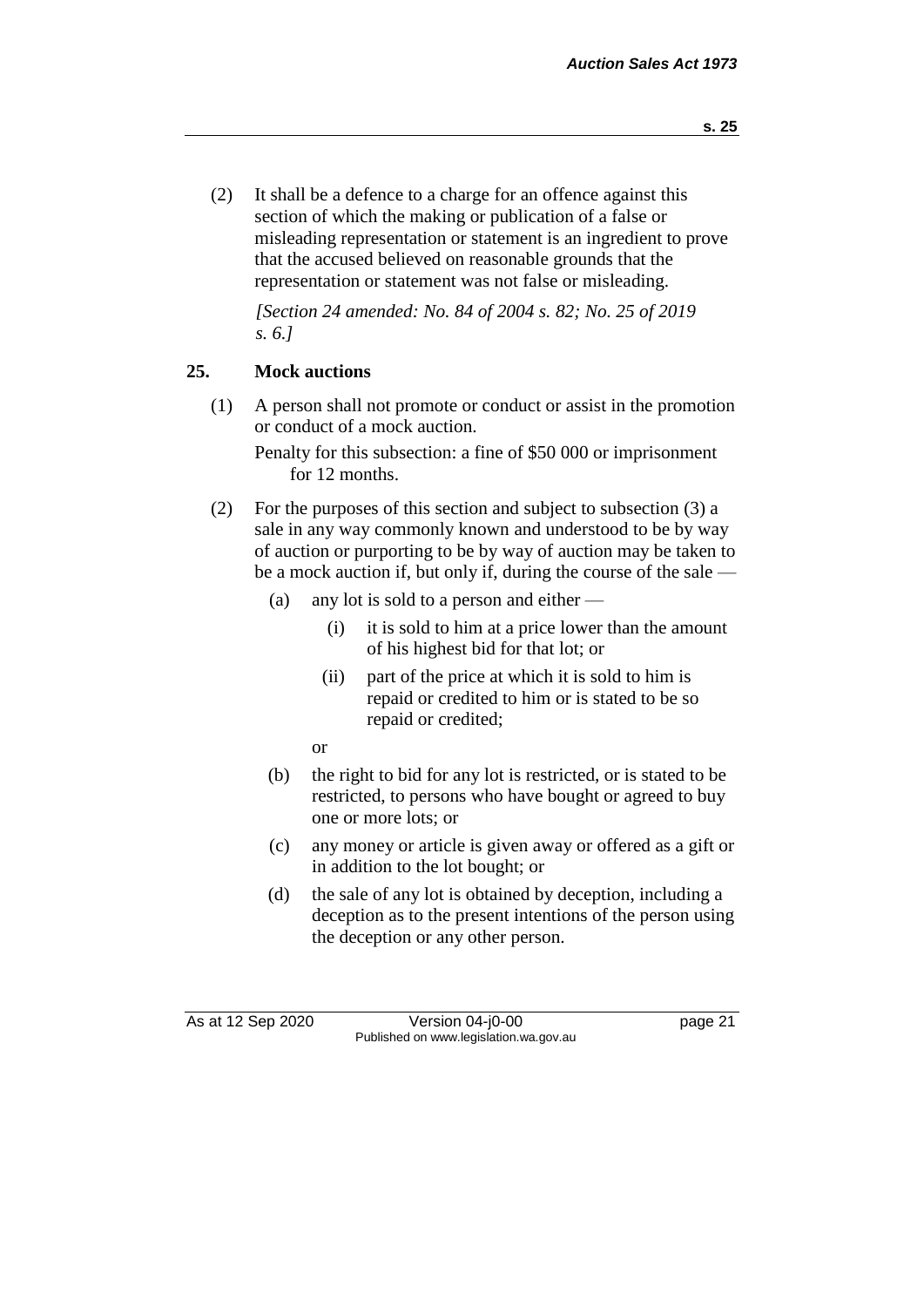| (3) | A sale shall not be a mock auction by virtue of subsection $(2)(a)$ |
|-----|---------------------------------------------------------------------|
|     | if it is proved that the reduction in price or the repayment or     |
|     | credit, as the case may be $-$                                      |

- (a) was on account of a defect discovered after the highest bid in question had been made, being a defect of which the person conducting the sale was unaware when that bid was made; or
- (b) was on account of damage sustained after that bid was made.
- (4) A sale shall not be a mock auction by virtue of subsection  $(2)(c)$ by reason of the seller providing without charge any or all of the following services —
	- (a) food and refreshment for consumption during the course of the auction by persons attending the auction;
	- (b) transport to and from the auction site for persons wishing to attend;
	- (c) transport from the auction site of lots purchased;
	- (d) catalogues.
- (5) For the purposes of this section
	- (a) *stated* in relation to a sale means stated by or on behalf of the person conducting the sale by an announcement made to the persons for the time being present at the sale;
	- (b) any bid stated to have been made at a sale by way of mock auction shall be conclusively presumed to have been made and to have been a bid of the amount stated;
	- (c) any reference in this section to the sale of a lot to a person who has made a bid for it includes a reference to a purported sale of the lot to a person stated to have made a bid for it, whether that person exists or not; and
	- (d) anything done in or about the place where a sale by way of mock auction is held, if done in connection with the sale, shall be taken to be done during the course of the

page 22 Version 04-j0-00 As at 12 Sep 2020 Published on www.legislation.wa.gov.au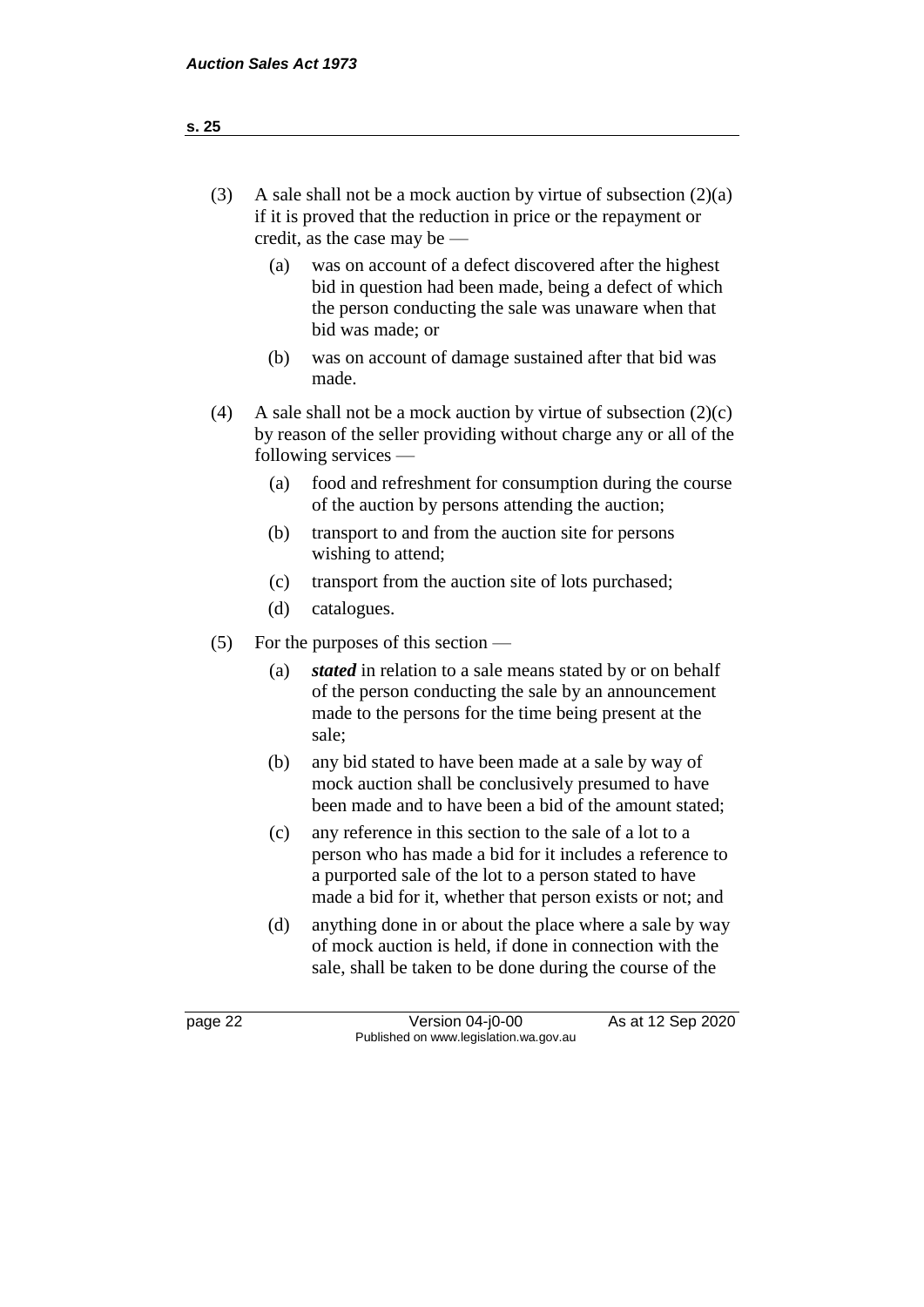sale whether it is done at the time when any lot is being sold or offered for sale or before or after that time.

(6) For the purposes of this section any mode of sale at which the persons present, or some of them, are invited to buy by way of a bid stated, or whereby prospective purchasers are enabled to compete for the purchase of lots whether by way of increasing bids or by the offer of lots to be bid for at successively decreasing prices or otherwise, shall be deemed to be a sale purporting to be by way of auction.

*[Section 25 amended: No. 25 of 2019 s. 7.]* 

# **26. Records to be kept**

(1) Where a licensee, or any firm or corporation for the benefit of which a licence is used, in respect of any sale or transaction in the course of business as an auctioneer receives for or on behalf of any person an amount of money he or it shall record the amount, or cause the amount to be recorded, in a record of accounts so as to show particulars of that receipt separately from any record of money received or held on his or that firm's or corporation's account or for or on behalf of any other person.

Penalty for this subsection: a fine of \$25 000.

- (2) A licensee, and any firm or corporation for the benefit of which a licence is used —
	- (a) shall cause the record of accounts referred to in subsection (1) to be kept in such a manner as to show full and accurate particulars of each transaction and of all withdrawals or payments made from that account in sufficient detail to enable the accounts to be conveniently and properly audited;
	- (b) shall correctly balance those accounts at the end of each month; and
	- (c) shall retain those accounts for a period of 3 years after the date of the transaction recorded.

Penalty for this subsection: a fine of \$25 000.

As at 12 Sep 2020 Version 04-j0-00 page 23 Published on www.legislation.wa.gov.au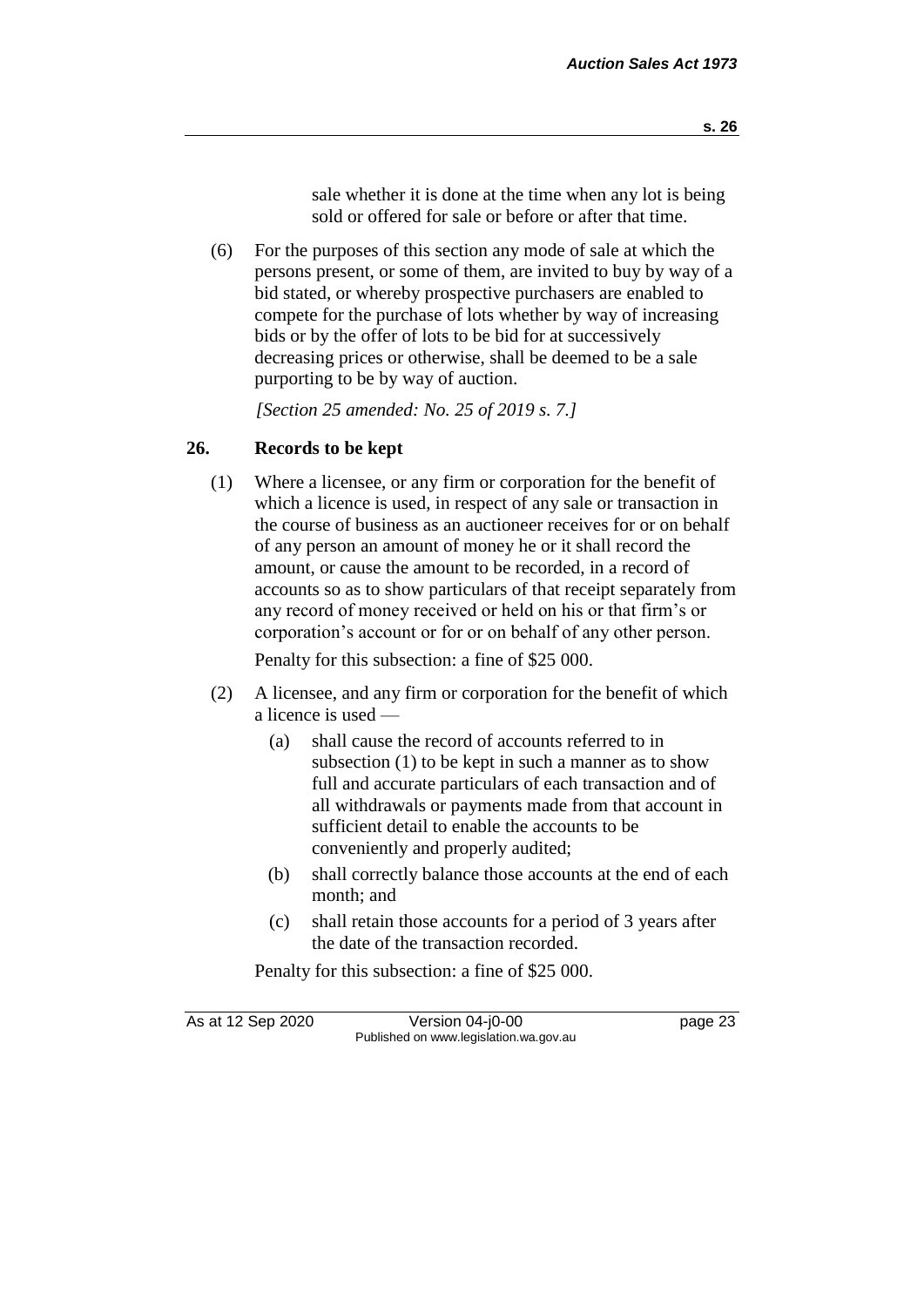# (3) Every entry in a record of accounts kept for the purposes of this section by or for a licensee shall be deemed, unless the contrary is proved, to have been made by or with the authority of the licensee.

*[Section 26 amended: No. 25 of 2019 s. 6.]* 

# **27. Account to be rendered**

- (1) The holder of a licence under this Act and any firm or corporation carrying on business as an auctioneer shall render or cause to be rendered to the person on whose behalf any lot was sold a correct account in writing of the sale and of all moneys received on account of the sale and of the application of those moneys —
	- (a) in any event, within 42 days after the completion of the sale; or
	- (b) if demanded in writing by the person in whose behalf the lot was sold within 14 days of the demand,

whichever is the earlier.

Penalty for this subsection: a fine of \$25 000.

- (2) No person shall be entitled to demand
	- (a) an itemised account of any transaction which took place more than 6 months before the making of the demand; or
	- (b) any particulars of any transaction which relate to a sale conducted more than 3 years before the making of the demand; or
	- (c) an account from both the holder of the licence and the firm or corporation named in that licence if either the holder or that firm or corporation has previously complied with the provisions of subsection (1).

*[Section 27 amended: No. 25 of 2019 s. 6.]* 

page 24 Version 04-j0-00 As at 12 Sep 2020 Published on www.legislation.wa.gov.au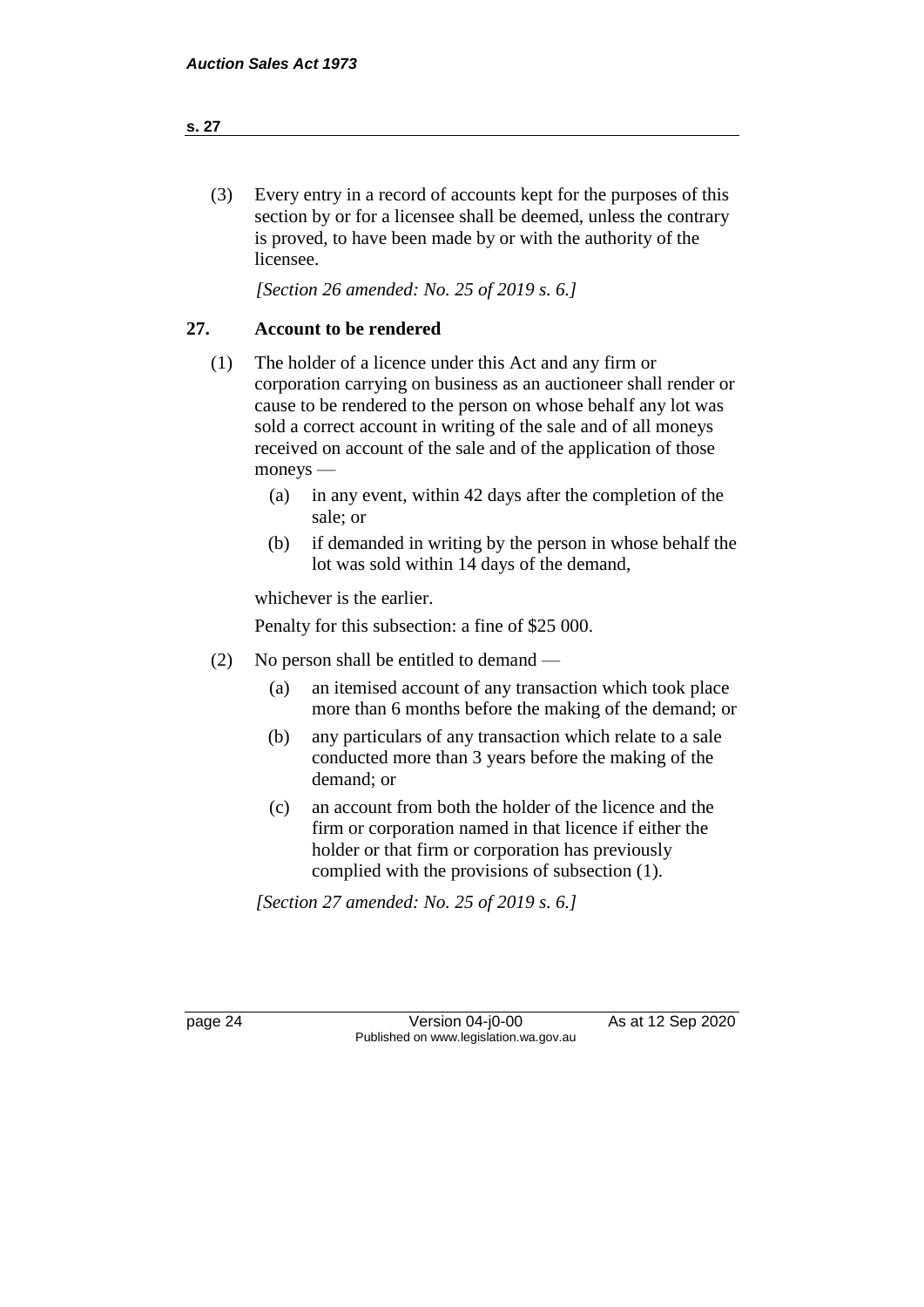### **28. Inspection of records**

- (1) All books, accounts, documents, and other records that are required to be kept under this Act by a licensee, shall at all reasonable times be open to inspection by any person duly authorised in writing in that behalf by the Minister either generally or in any particular case.
- (2) Upon the production of his written authority a person authorised by the Minister pursuant to subsection (1), may require any licensee or in his absence any employee or agent of the licensee for the time being having the apparent control or charge of the office or place of business of the licensee —
	- (a) to produce for inspection
		- (i) all records of accounts required to be kept by the licensee in accordance with this Act; and
		- (ii) all books, papers, contracts, agreements, documents or other records relating to any transaction by or with the licensee in connection with his business as an auctioneer, in the possession, custody or control of the licensee;
	- (b) to furnish all authorities and orders to bankers as may be reasonably required of him; and
	- (c) to answer any questions or supply any information with respect to any of those accounts, books, papers, contracts, agreements, documents or other records or any entry in any of them.
- (3) The manager or other principal officer of a bank with which a licensee has deposited any money whether in his own account or in any other account, shall, upon demand in writing delivered to him personally by the person so authorised, disclose each such account to any person authorised in writing by the Minister to examine the accounts of the licensee, either generally or in relation to any particular account and shall, whether or not the licensee consents, permit the person so authorised to inspect any book, account, document or record in the possession of the

As at 12 Sep 2020 Version 04-j0-00 page 25 Published on www.legislation.wa.gov.au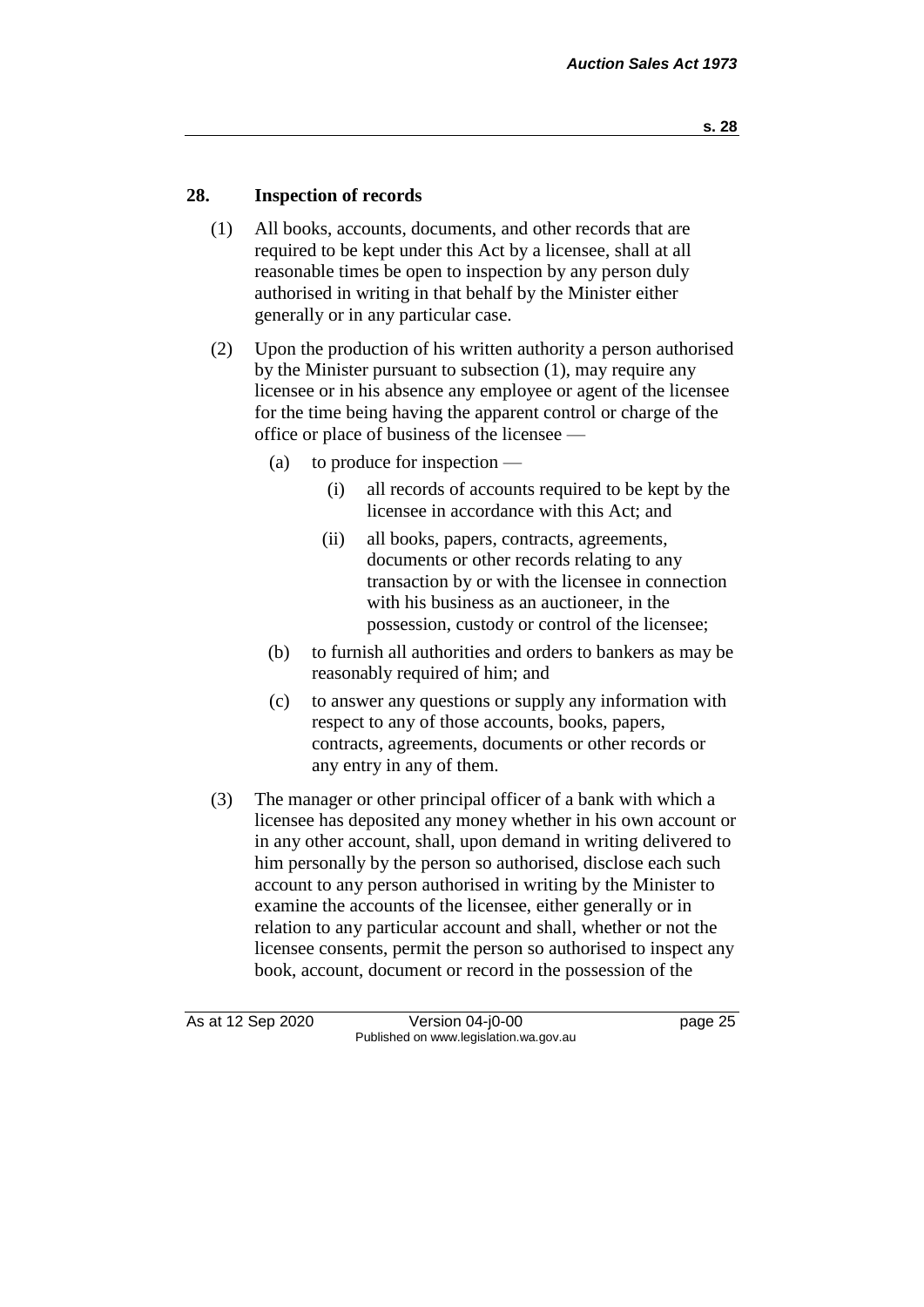manager or principal officer that relates to any of those accounts.

- (4) A person authorised to carry out any inspection for the purposes of this section is also thereby authorised, and shall be permitted, to make and take with him notes, copies or extracts of or from any document or other thing so inspected.
- $(5)$  A person who
	- (a) wilfully delays or obstructs any person so authorised in the exercise of his powers under this section;
	- (b) on demand refuses or fails to produce any accounts, books, papers, contracts, agreements, documents or other records required for inspection under this section in his possession, custody or control;
	- (c) on demand refuses or fails to furnish any authorities and orders to bankers as may be reasonably required of him under this section; or
	- (d) on demand refuses or fails without lawful excuse to answer truthfully any questions relating to any accounts, books, papers, contracts, agreements, documents or other records required for inspection under this section,

is guilty of an offence against this Act.

Penalty for this subsection: a fine of \$25 000.

(6) Where the Minister considers that for the protection of the public it is desirable so to do he may, by notice in writing, appoint an auditor, at the expense of the licensee, to arrange for and carry out an audit of the accounts of the licensee in connection with his business as an auctioneer in respect of the period specified in the notice, and the auditor so appointed has in respect of those accounts similar powers to those powers conferred upon the Auditor General by the *Auditor General Act 2006*, in relation to public accounts and shall prepare and deliver to the Minister a report on the audit.

page 26 Version 04-j0-00 As at 12 Sep 2020 Published on www.legislation.wa.gov.au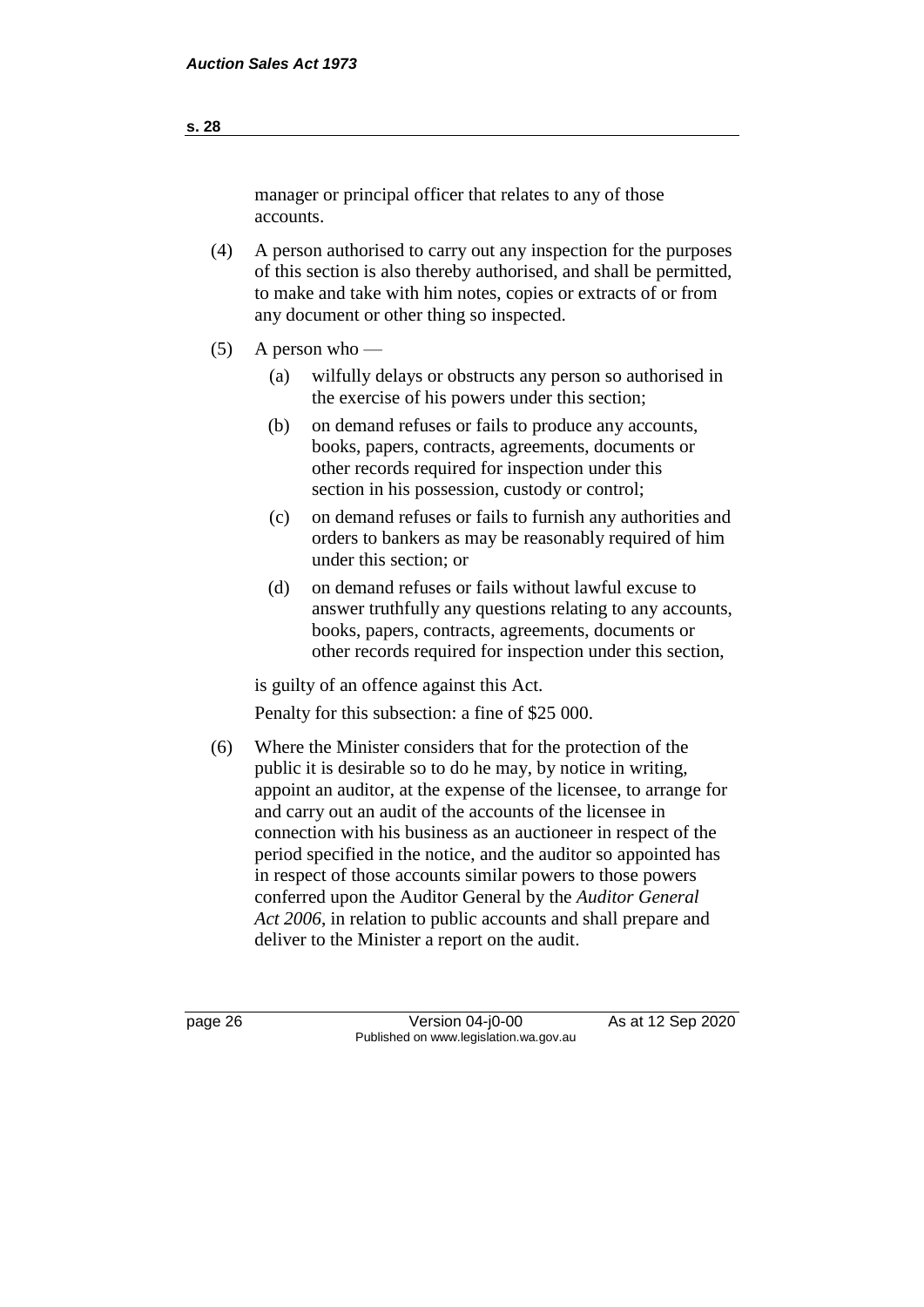- (7) A person is not required under this section to answer any question or give any information that tends to incriminate him.
- (8) For the purposes of this section the expression *licensee* includes —
	- (a) a person whose licence has expired or has been cancelled, suspended or surrendered; and
	- (b) any firm or corporation named in a licence as that for the benefit of which it is to be used.
- *[(9) deleted]*

*[Section 28 amended: No. 98 of 1985 s. 3; No. 77 of 2006 s. 17; No. 25 of 2019 s. 4.]* 

# **29. Bidding by seller or auctioneer or person on their behalf**

- (1) A sale by auction may be notified in the conditions of sale to be subject to the right by the seller or by any person on behalf of the seller or of the auctioneer to make a bid or a specified number of bids.
- (2) A seller, and any person on behalf of the seller or of the auctioneer who makes, and any auctioneer who knowingly takes from any such person, —
	- (a) any bid at a sale by auction unless the right so to bid has been notified in the conditions of sale; or
	- (b) more than the number of bids so specified in the conditions of sale,

commits an offence.

Penalty for this subsection: a fine of \$25 000.

*[Section 29 amended: No. 25 of 2019 s. 6.]* 

# **30. Sales of cattle, sheep, pigs or goats**

(1) In this section *stock* means cattle, sheep, pigs, or goats.

As at 12 Sep 2020 Version 04-j0-00 page 27 Published on www.legislation.wa.gov.au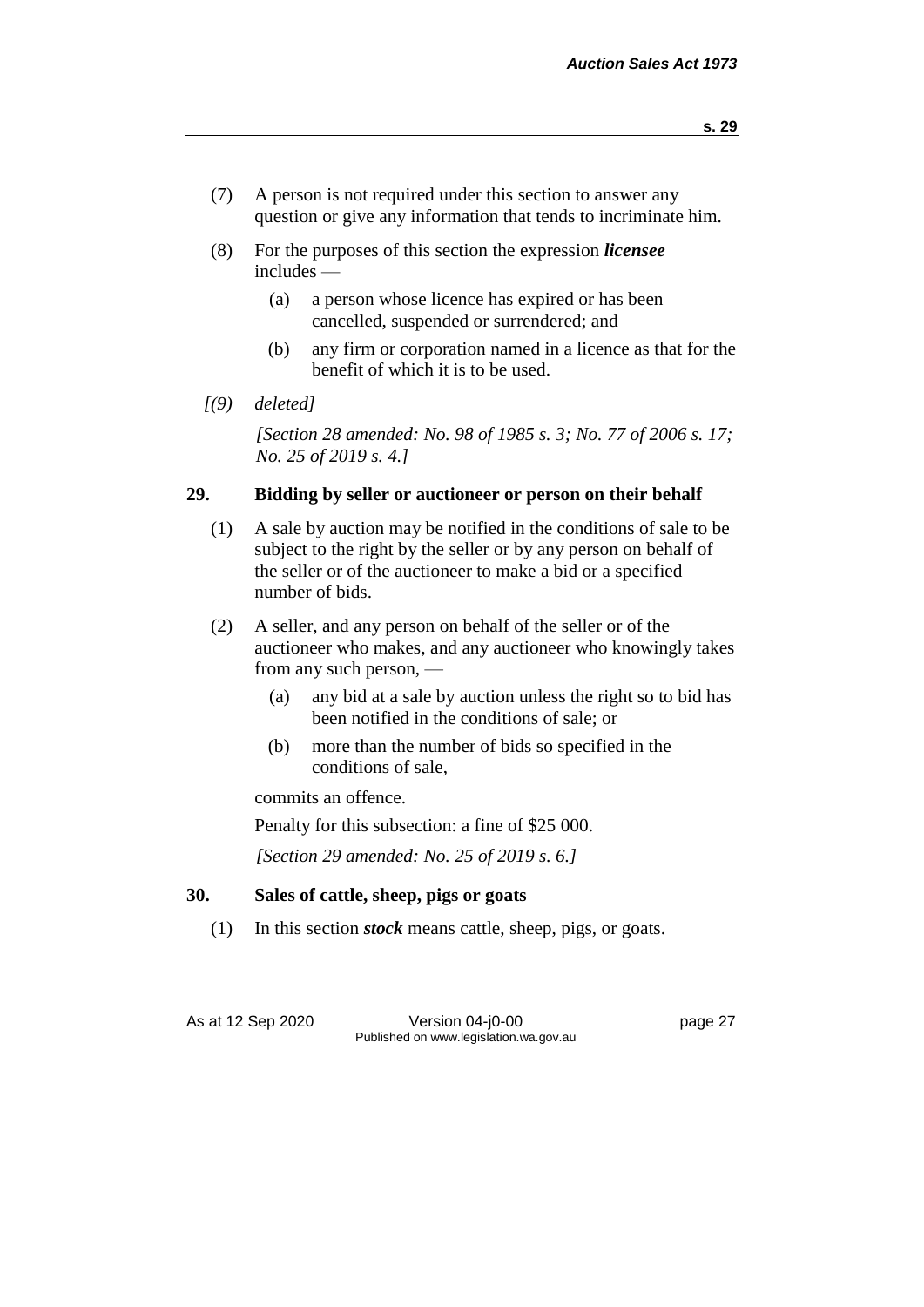| (2) | A licensee, and any firm or corporation named in a licence as |
|-----|---------------------------------------------------------------|
|     | that for the benefit of which it is to be used, acting as, or |
|     | carrying on the business of, an auctioneer of stock shall $-$ |

- (a) keep or cause to be kept a register in the prescribed form;
- (b) enter or cause to be entered in such register, verified under the hand or initials of the licensee, accurate particulars of all stock sold by the licensee, on the same day as the sale was conducted and in the prescribed manner; and
- (c) retain such register for a period of 3 years and all invoices, account sales and other records of the sales conducted for a period of 12 months after the date of the transaction recorded and hold them available for the purposes of section 28.

Penalty for this subsection: a fine of \$10 000.

- (3) The provisions of section 28 apply, subject to this section, to any records relating to a sale of stock by auction, and any member of the police force of the State or inspector appointed under the *Biosecurity and Agriculture Management Act 2007*, shall be deemed to be a person duly authorised in writing for the purposes of subsection (1) of that section relation to the records of any sale of stock by auction.
- (4) An inspector appointed under the *Biosecurity and Agriculture Management Act 2007*, shall not exercise, or be entitled to exercise, the powers conferred on him by subsection (3) after the expiration of the day on which the sale is conducted.
- $(5)$  No
	- (a) licensee;
	- (b) employee of a licensee or of any firm or corporation named in the licence of the licensee as that for the benefit of which the licence is to be used; or

page 28 Version 04-j0-00 As at 12 Sep 2020 Published on www.legislation.wa.gov.au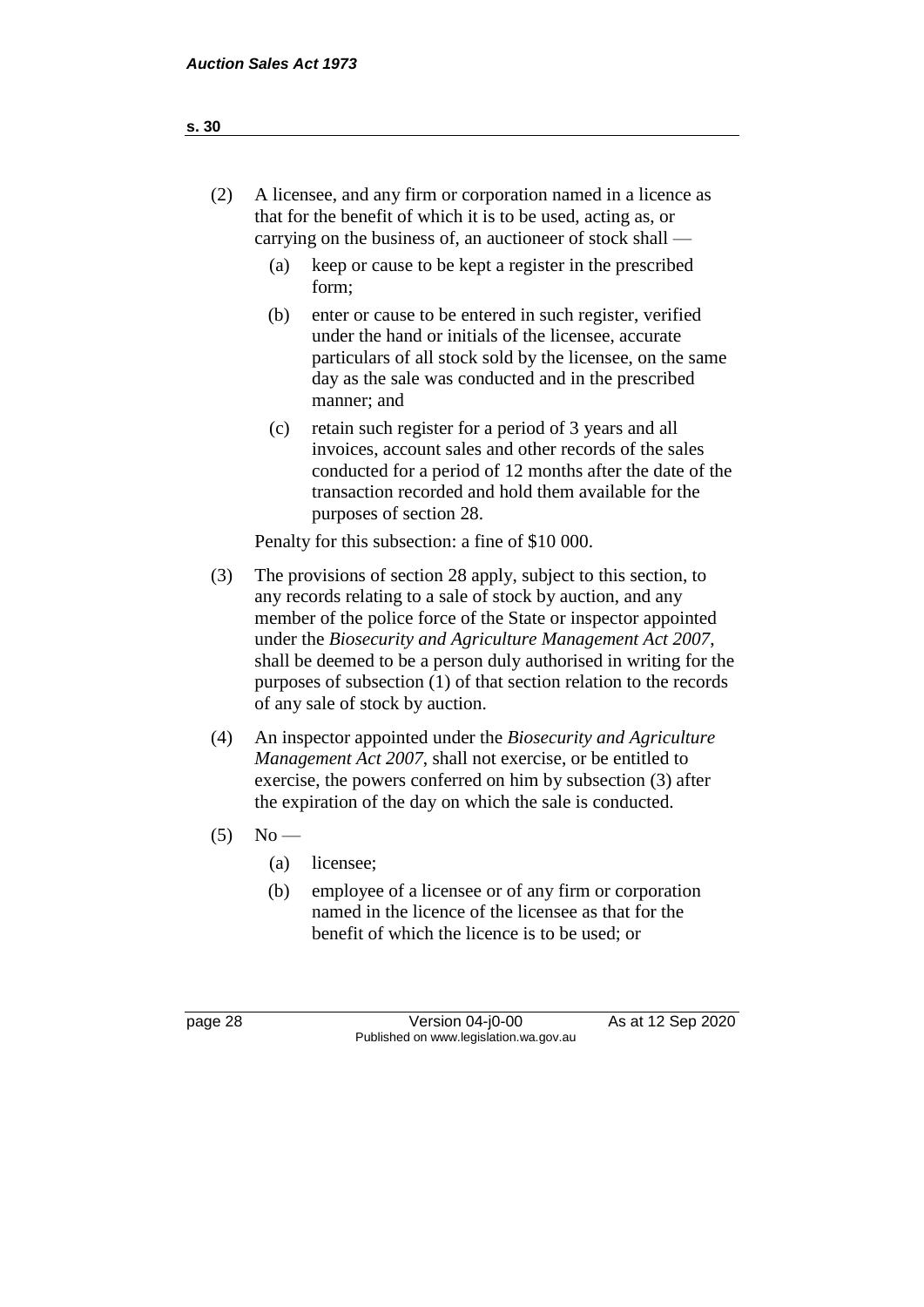(c) person who acts as a clerk of an auctioneer whether or not actually employed in that capacity,

shall, whether directly or indirectly, make a purchase on his own behalf of any stock placed in the licensee's hands for sale by auction, unless the vendor has previously consented in writing to that purchase.

Penalty for this subsection: a fine of \$50 000 or imprisonment for 12 months, or both.

(6) Where any person is convicted of an offence against subsection (5) the court before which the conviction is obtained may, in addition to any other penalty, order the person convicted to account for and pay over to the vendor all profits resulting from the purchase.

*[Section 30 amended: No. 24 of 2007 s. 77(2) and (3); No. 25 of 2019 s. 7.]*

# **31. Splitting of lots of livestock or farm produce**

- (1) A person who induces or attempts to induce any other person to abstain from bidding at a sale by auction of livestock or farm produce, either generally or for any particular lot, by means of a promise, express or implied, that he will if he is the successful bidder —
	- (a) give that other person the right to elect to take over as purchaser through the auctioneer all or any of that livestock or farm produce at the auction price; or
	- (b) agree to decide by tossing or the drawing of lots or other method who is to become the owner of all or any of that livestock or farm produce,

commits an offence.

Penalty for this subsection: a fine of \$25 000.

(2) A person who abstains or agrees to abstain from bidding at a sale by auction of livestock or farm produce as the result of a

As at 12 Sep 2020 Version 04-j0-00 page 29 Published on www.legislation.wa.gov.au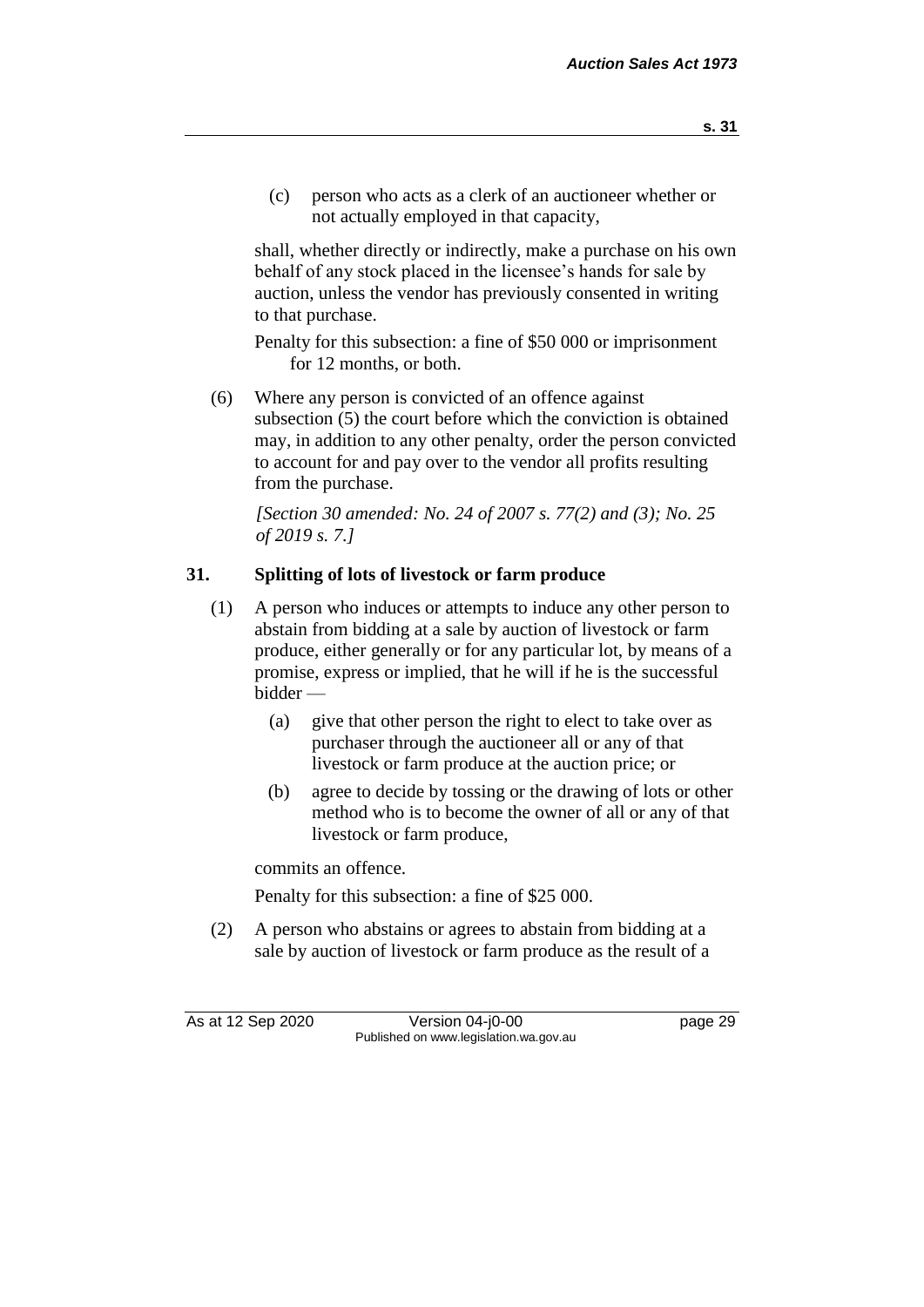promise, express or implied, of the kind referred to in subsection  $(1)$ , commits an offence.

Penalty for this subsection: a fine of \$25 000.

(3) Any person who knowingly enters or knowingly permits or causes to be entered in any record kept by an auctioneer any name, other than the name of the actual successful bidder, as the name of the purchaser of any livestock or farm produce commits an offence.

Penalty for this subsection: a fine of \$25 000.

(4) If any person enters in any record kept by an auctioneer in relation to any sale of livestock or farm produce a name, other than the name of the actual successful bidder, as the name of the purchaser of that livestock or farm produce the auctioneer shall, unless he proves to the satisfaction of the court that he did not know that the name was so entered, be guilty of an offence.

Penalty for this subsection: a fine of \$25 000.

- (5) Where the actual successful bidder at a sale by auction of any livestock or farm produce, as soon as practicable after the auctioneer conducting the sale has indicated the actual successful bidder but not in any case later than the day of the sale, informs the auctioneer —
	- (a) that he bid for the livestock or farm produce on behalf of another person; and
	- (b) of the name of that other person,

the provisions of subsection (3) and subsection (4) shall not apply if the entry made is made in the name of that other person.

(6) In relation to any sale to which this section applies, a successful bidder who supplies any wrong information to the auctioneer, or to any person, firm or corporation on whose behalf the sale is conducted, as to the name of the purchaser commits an offence.

Penalty for this subsection: a fine of \$25 000.

page 30 Version 04-j0-00 As at 12 Sep 2020 Published on www.legislation.wa.gov.au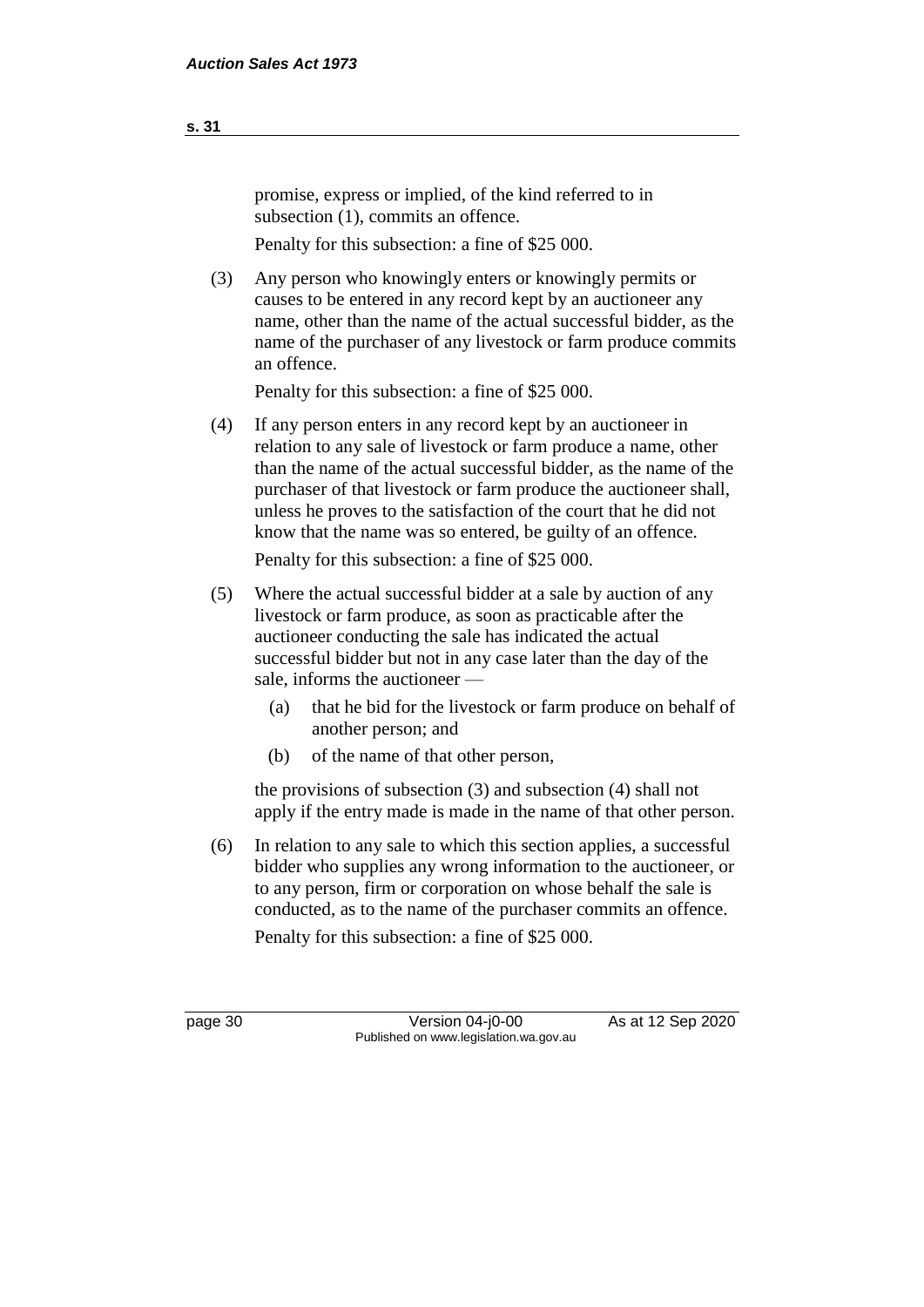- (7) At a sale by auction of livestock or farm produce the auctioneer shall either —
	- (a) read or recite aloud a statement of the material parts of this section before the commencement of the bidding (save that where on any day successive sales by auction of livestock or farm produce are held at the same selling place and the provisions of this paragraph are complied with by the auctioneer conducting the first sale no auctioneer thereafter conducting any of such successive sales shall be required before commencing that sale to comply with those provisions); or
	- (b) where the conditions of sale are not read or recited aloud before the commencement of the bidding but are exhibited by means of notices in the yard of place where the sale is held, exhibit before and keep exhibited and prominently displayed during the sale a statement of the material parts of this section incorporated in each such notice of the conditions of sale in larger print or lettering than the conditions of sale,

and any auctioneer who fails to comply with the provisions of this subsection commits an offence.

Penalty for this subsection: a fine of \$25 000.

*[Section 31 amended: No. 25 of 2019 s. 6.]* 

# **32. Sale of livestock**

- (1) Subject to subsection (2), where an auctioneer receives any livestock for sale he shall require from the person who is the drover or carrier of that livestock at the time they are so received the original of the waybill issued under regulations made under the *Biosecurity and Agriculture Management Act 2007*.
- (2) An auctioneer who complies with subsection (1) in respect of any livestock sold by him at auction, and who, in any proceedings against him in any court satisfies the court that he

As at 12 Sep 2020 Version 04-j0-00 page 31 Published on www.legislation.wa.gov.au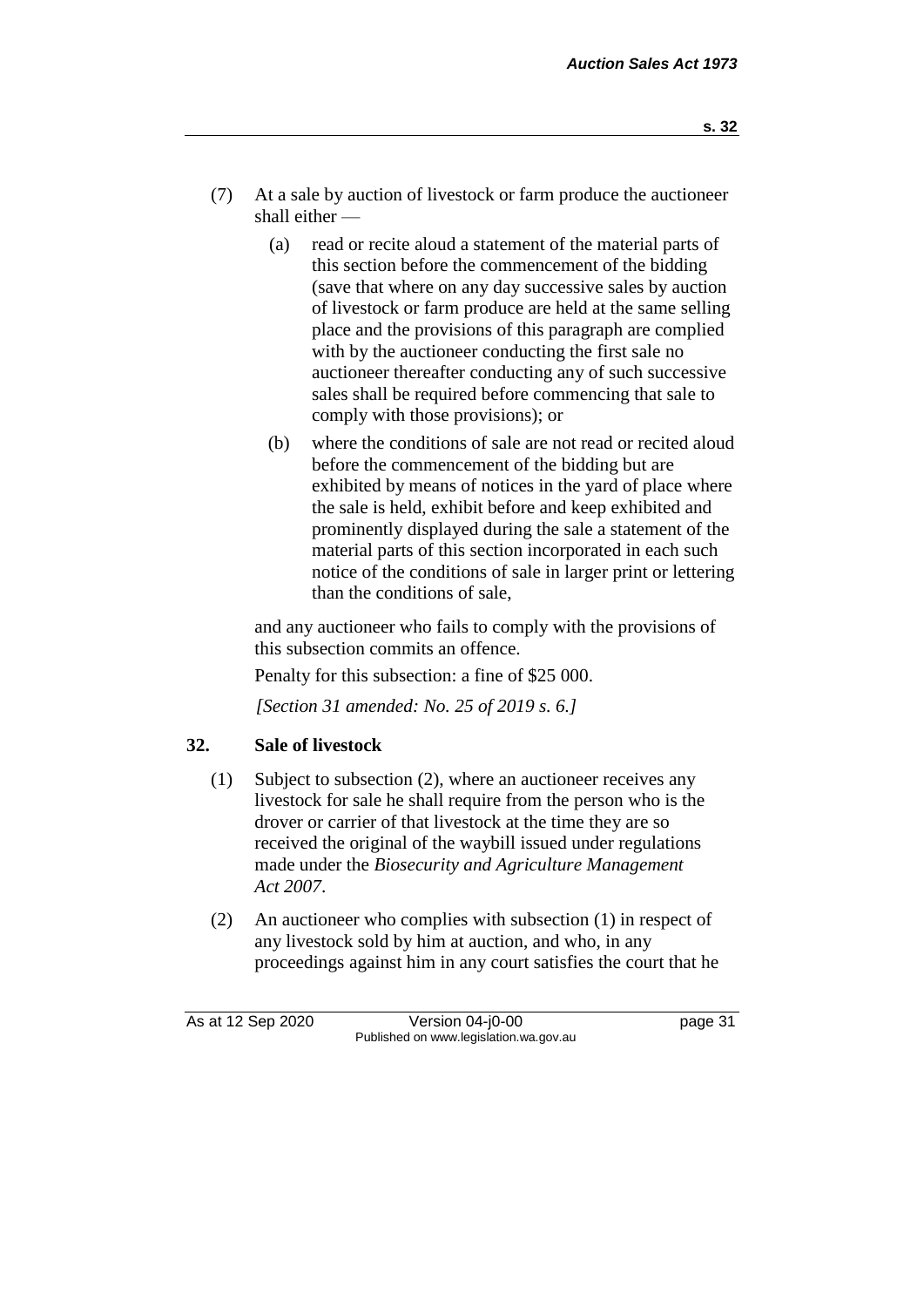acted in good faith and under reasonable belief that the person on whose behalf and by whose authority he sold the livestock was the true owner thereof, shall not be in any way liable to the owner of the livestock by reason only that the auctioneer took possession of or gave delivery of them.

*[Section 32 amended: No. 46 of 1994 s. 40; No. 24 of 2007 s. 77(4).]* 

# **33. Liquor**

- (1) Nothing in this Act shall be construed as interfering with or derogating from the right of any person who is the holder of a licence under the *Liquor Control Act 1988*, from selling liquor pursuant to that licence.
- (2) Notwithstanding the provisions of the *Liquor Control Act 1988*, a licensed auctioneer who is also the holder of a licence granted under that Act may sell liquor by auction in accordance with his licence under that Act on premises other than those in respect of which he is licensed under that Act.
- (3) Where on any premises a sale of the goods and effects of the occupier or late occupier of those premises is to be held a licensed auctioneer may sell by auction any liquor which was comprised in the private stock of such occupier or late occupier and which had been kept by him for home consumption if that auctioneer —
	- (a) holds a licence under the *Liquor Control Act 1988*, authorising him so to do; or
	- (b) he has the written licence of a magistrate so to do.
- (4) Notwithstanding the provisions of the *Liquor Control Act 1988*, a magistrate may grant a licence for the purposes of subsection (3), without payment, and any licence so granted has effect only on the day and in relation to the premises therein specified.

*[Section 33 amended: No. 59 of 2004 s. 141; No. 73 of 2006 s. 115.]* 

page 32 Version 04-j0-00 As at 12 Sep 2020 Published on www.legislation.wa.gov.au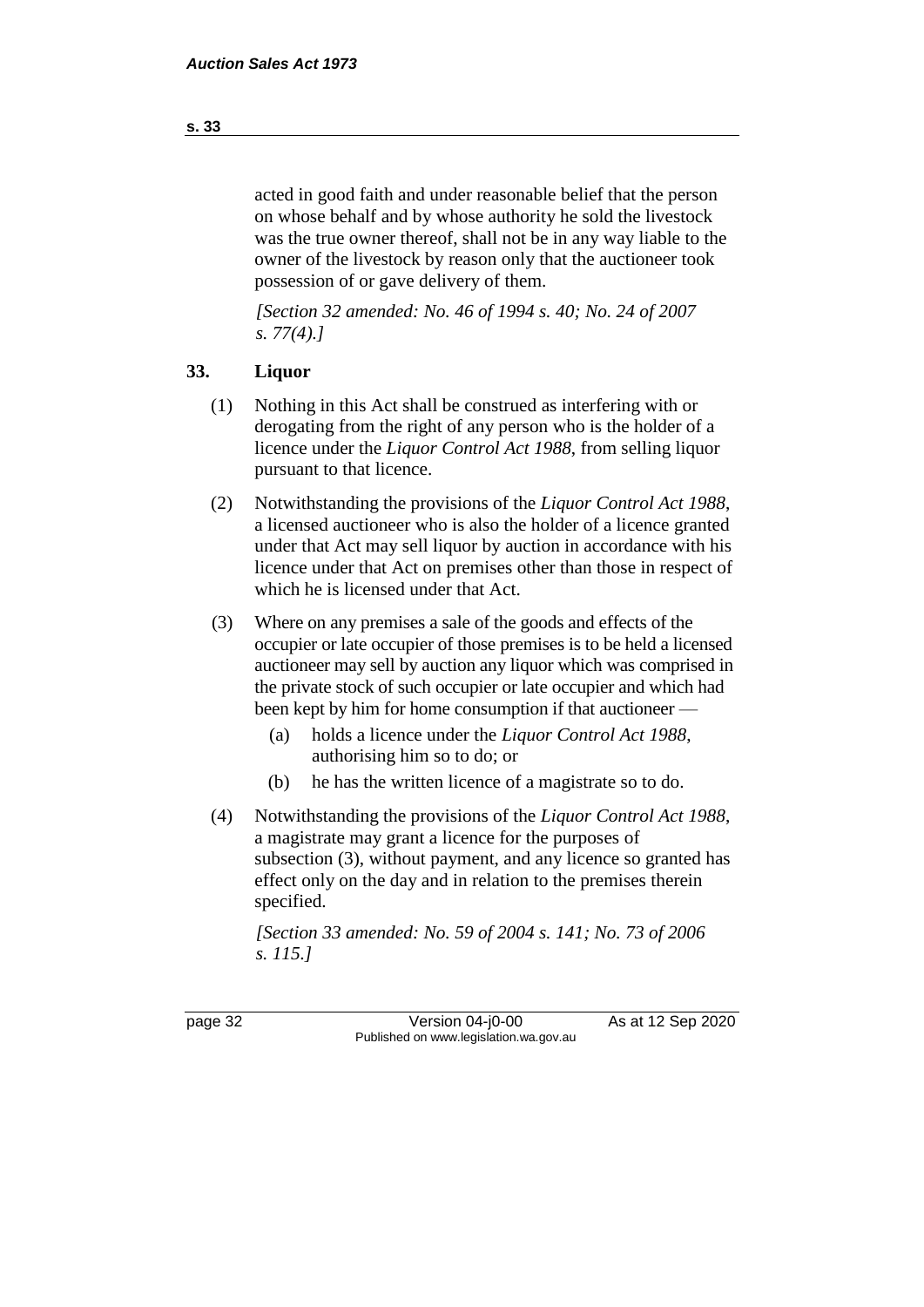### **34. Savings of other remedies or actions**

Nothing in this Act shall derogate from any right of action or other remedy, whether civil or criminal, in proceedings instituted otherwise than under this Act.

# **35. Offences**

*[(1), (2) deleted]*

- (3) A prosecution for an offence under this Act must be commenced within 2 years after the date on which the offence is alleged to have been committed.
- (4) Where a corporation is charged with an offence against this Act, a person who is concerned or takes part in the management of the corporation may be charged with a like offence and where the corporation is convicted of the offence a person who is so concerned or takes part in the management of the corporation may be convicted of the like offence unless he proves that —
	- (a) the offence committed by the corporation was committed without his knowledge;
	- (b) he was not in a position to influence the conduct of the corporation in relation to the commission of the offence by it; or
	- (c) he, being in such a position, used all due diligence to prevent the commission of the offence by the corporation.
- (5) Where by reason of or arising out of any act or omission of the holder of a licence granted for the benefit of a firm or corporation that firm or corporation is charged with an offence under this Act, is required to show cause for the purposes of section 22(1), or is required to satisfy the court as to its fitness or repute upon any application for the grant or renewal of a licence it shall be an answer in any such case for the firm or corporation to show that —

As at 12 Sep 2020 Version 04-j0-00 page 33 Published on www.legislation.wa.gov.au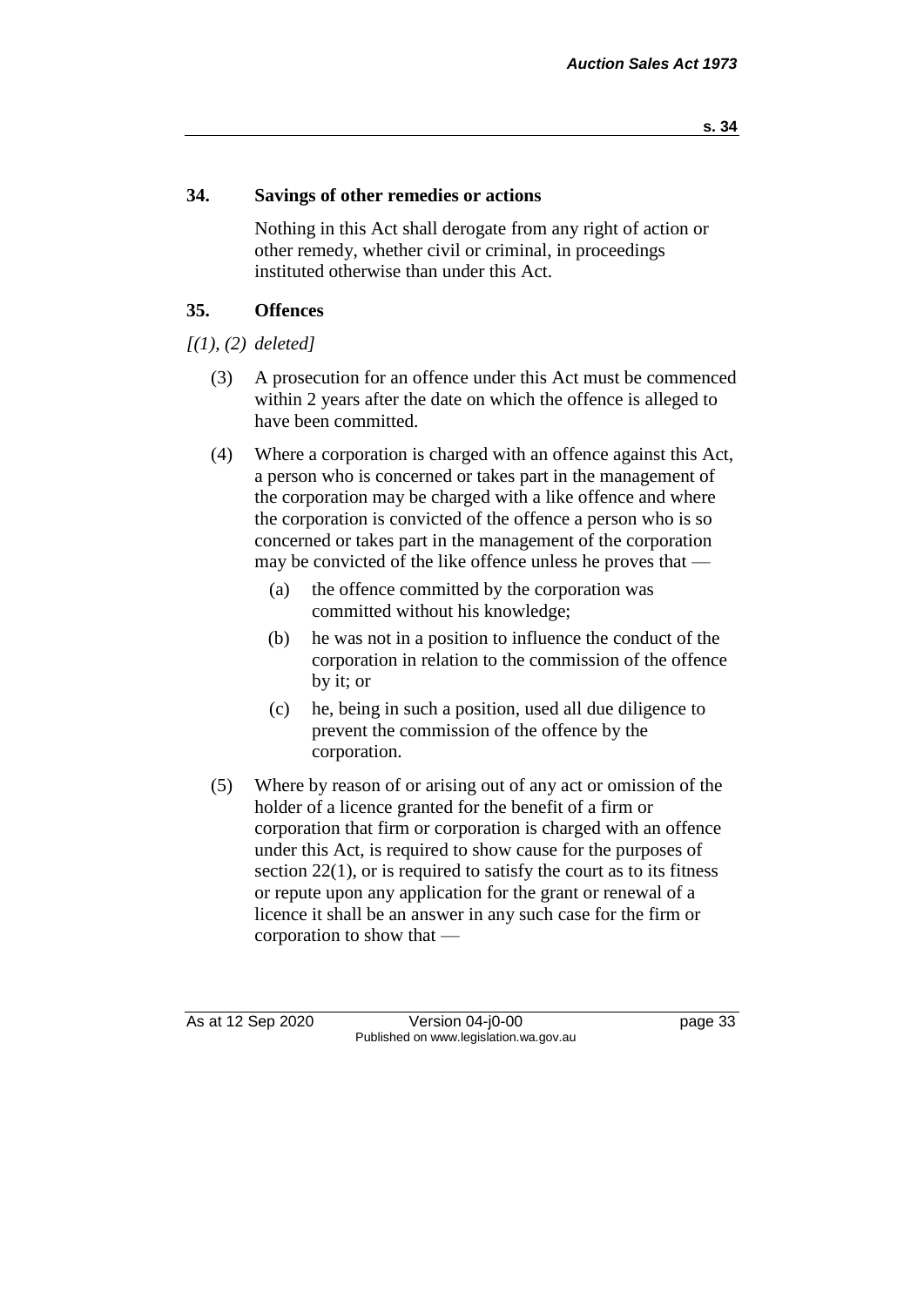- (a) the act or omission complained of was committed or occurred without its knowledge and that it could not reasonably be expected to have known that any provision of this Act had been contravened or had not been complied with;
- (b) the firm or corporation was not in a position to influence the conduct of the holder of the licence in relation to the act or omission; or
- (c) the firm or corporation used all due diligence to prevent the commission or occurrence of such act or omission.

*[Section 35 amended: No. 59 of 2004 s. 141; No. 25 of 2019 s. 5.]* 

# **36. Enforcement**

Any member of the police force may without warrant enter and remain on any premises where he has reasonable grounds to believe that a sale is being conducted by way of auction or mock auction.

# **37. Regulations**

- (1) The Governor may make regulations for or with respect to any matter or thing which is required to give effect to the provisions of this Act.
- *[(2) deleted]*

*[Section 37 amended: No. 44 of 2016 s. 9; No. 34 of 2020 s. 95(2).]*

page 34 Version 04-j0-00 As at 12 Sep 2020 Published on www.legislation.wa.gov.au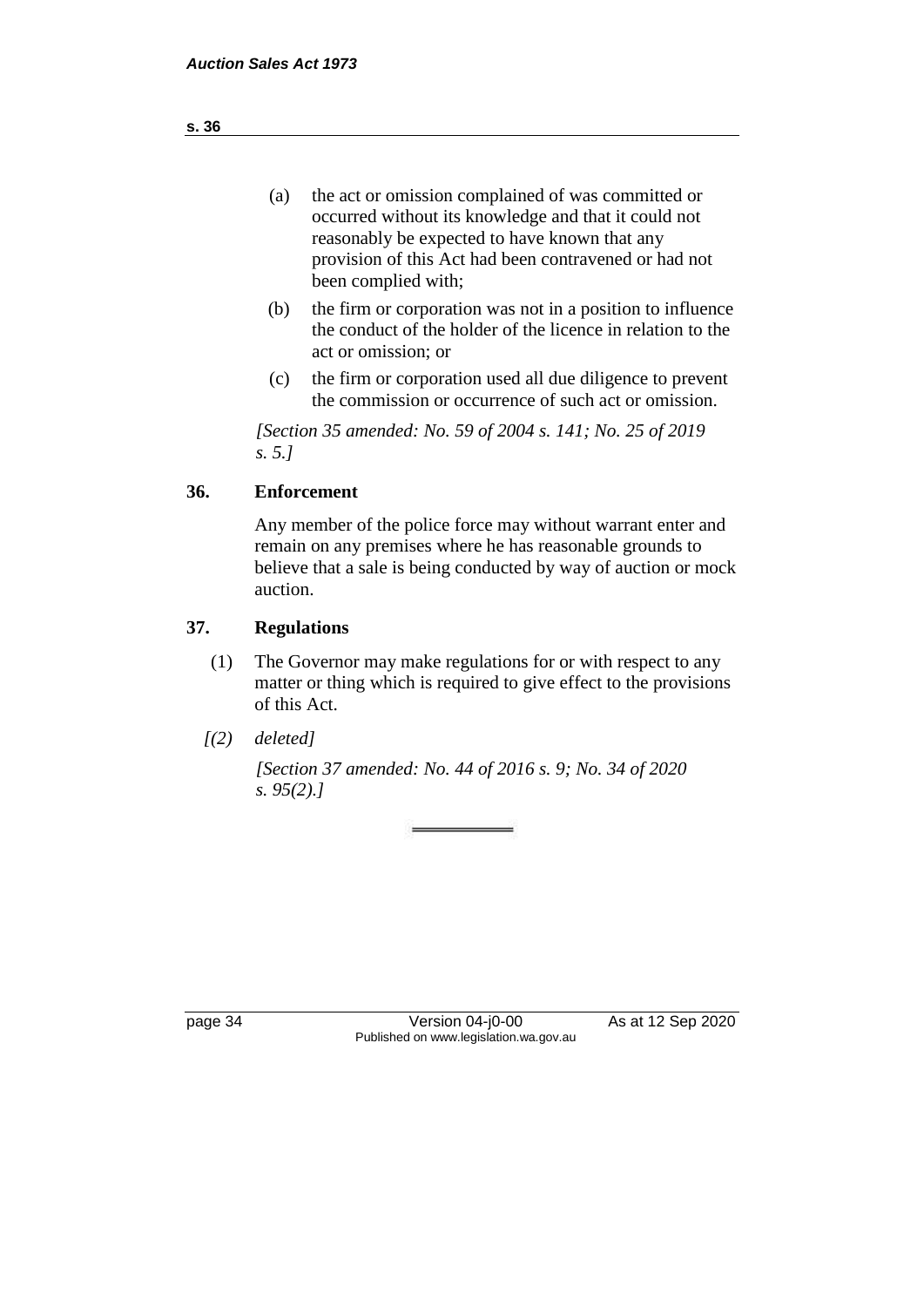# **Notes**

This is a compilation of the *Auction Sales Act 1973* and includes amendments made by other written laws. For provisions that have come into operation, and for information about any reprints, see the compilation table. For provisions that have not yet come into operation see the uncommenced provisions table.

# **Compilation table**

| <b>Short title</b>                                                                                      | <b>Number</b><br>and year | <b>Assent</b>           | <b>Commencement</b>                                                                                                                                                                                                  |
|---------------------------------------------------------------------------------------------------------|---------------------------|-------------------------|----------------------------------------------------------------------------------------------------------------------------------------------------------------------------------------------------------------------|
| <b>Auction Sales Act 1973</b>                                                                           | 73 of 1973                | 6 Dec 1973              | Act other than s. 3, 6-23, 26-28,<br>30, 31 and 33: 14 Dec 1973<br>(see s. 2 and Gazette<br>14 Dec 1973 p. 4528);<br>s. 3, 6-23, 26-28, 30, 31 and 33:<br>13 Sep 1974; (see s. 2 and<br>Gazette 13 Sep 1974 p. 3421) |
| <b>Auction Sales Act</b><br>Amendment Act 1975                                                          | 60 of 1975                | 24 Oct 1975             | 24 Oct 1975                                                                                                                                                                                                          |
| <b>Auction Sales Act</b><br>Amendment Act 1978                                                          | 46 of 1978                | 29 Aug 1978 29 Aug 1978 |                                                                                                                                                                                                                      |
| <b>Reprint of the Auction Sales Act 1973 approved 6 Mar 1980</b> (includes amendments<br>listed above)  |                           |                         |                                                                                                                                                                                                                      |
| Companies<br>(Consequential<br>Amendments) Act 1982<br>s. 28                                            | 10 of 1982                |                         | 14 May 1982 1 Jul 1982 (see s. 2(1) and<br>Gazette 25 Jun 1982 p. 2079)                                                                                                                                              |
| <b>Reprint of the Auction Sales Act 1973 approved 30 Sep 1984</b> (includes amendments<br>listed above) |                           |                         |                                                                                                                                                                                                                      |
| <b>Acts Amendment</b><br>(Financial Administration<br>and Audit) Act 1985 s. 3                          | 98 of 1985                | 4 Dec 1985              | 1 Jul 1986 (see s. 2 and <i>Gazette</i><br>30 Jun 1986 p. 2255)                                                                                                                                                      |
| R & I Bank Act 1990<br>s. $45(1)$                                                                       | 73 of 1990                | 20 Dec 1990             | 1 Jan 1991 (see s. 2(2) and<br>Gazette 28 Dec 1990 p. 6369)                                                                                                                                                          |
| Stock (Brands and<br>Movement) Amendment<br>Act 1994 s. 40                                              | 46 of 1994                | 27 Sep 1994             | 17 May 1995 (see s. 2 and<br>Gazette 16 May 1995 p. 1839)                                                                                                                                                            |
| <b>Acts Amendment (Land</b><br>Administration) Act 1997<br>s. 141                                       | 31 of 1997                | 3 Oct 1997              | 30 Mar 1998 (see s. 2 and<br>Gazette 27 Mar 1998 p. 1765)                                                                                                                                                            |

As at 12 Sep 2020 Version 04-j0-00 page 35 Published on www.legislation.wa.gov.au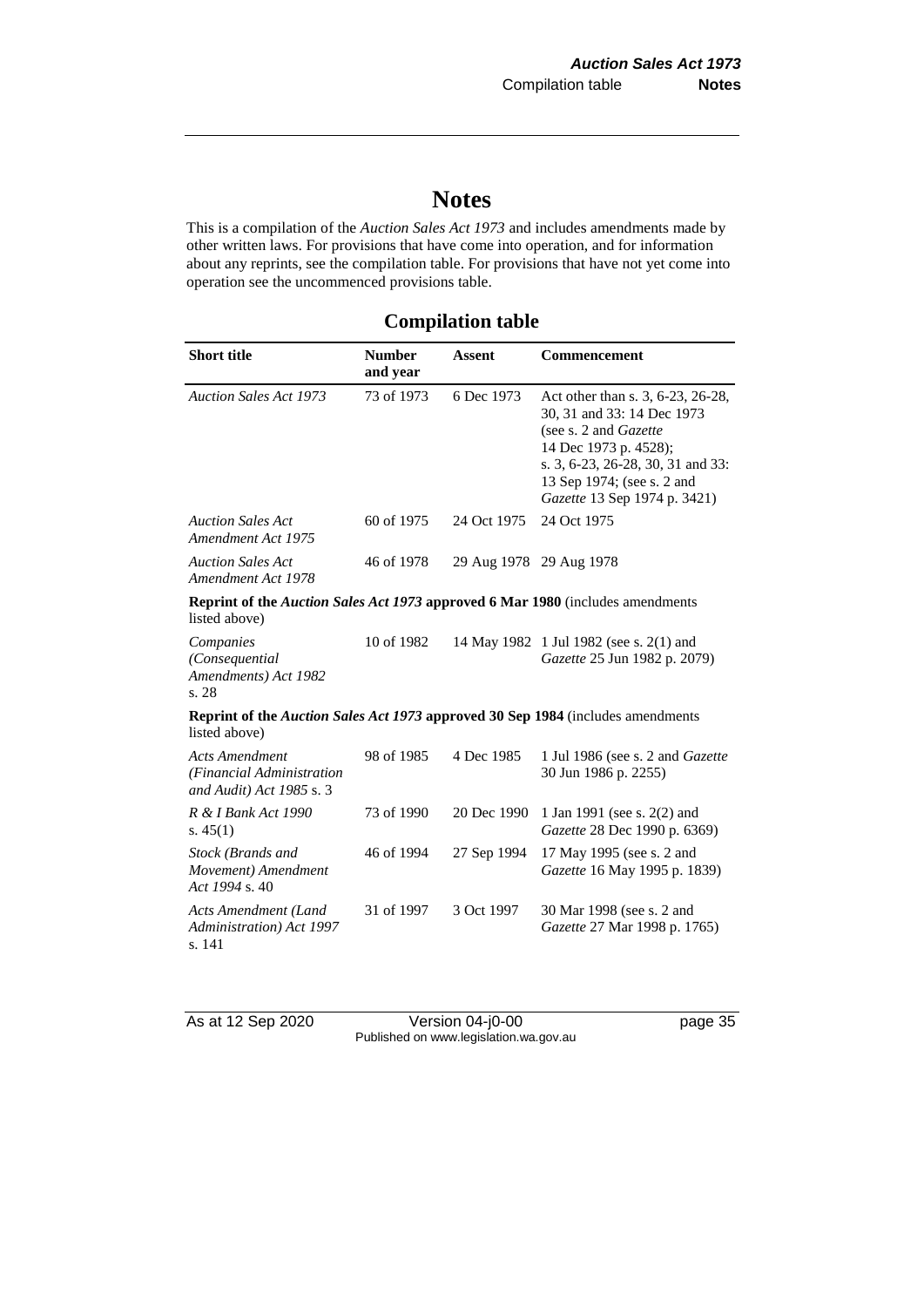| <b>Short title</b>                                                                                          | <b>Number</b><br>and year | Assent      | Commencement                                                                                            |
|-------------------------------------------------------------------------------------------------------------|---------------------------|-------------|---------------------------------------------------------------------------------------------------------|
| Statutes (Repeals and<br>Minor Amendments)<br>Act 1997 s. 20                                                | 57 of 1997                | 15 Dec 1997 | 15 Dec 1997 (see s. 2(1))                                                                               |
| Reprint of the Auction Sales Act 1973 as at 10 Jun 1999 (includes amendments listed<br>above)               |                           |             |                                                                                                         |
| Corporations<br>(Consequential<br>Amendments) Act 2001<br>Pt. 5                                             | 10 of 2001                | 28 Jun 2001 | 15 Jul 2001 (see s. 2 and<br>Gazette 29 Jun 2001 p. 3257<br>and Cwlth Gazette 13 Jul 2001<br>No. S285)  |
| Courts Legislation<br>Amendment and Repeal<br>Act 2004 s. 141                                               | 59 of 2004                | 23 Nov 2004 | 1 May 2005 (see s. 2 and<br>Gazette 31 Dec 2004 p. 7128)                                                |
| Criminal Procedure and<br>Appeals (Consequential<br>and Other Provisions)<br>$Act\ 2004$ s. 82.             | 84 of 2004                | 16 Dec 2004 | 2 May 2005 (see s. 2 and<br>Gazette 31 Dec 2004 p. 7129<br>(correction in Gazette<br>7 Jan 2005 p. 53)) |
| <b>Liquor</b> and Gaming<br><b>Legislation Amendment</b><br>Act 2006 s. 115                                 | 73 of 2006                | 13 Dec 2006 | 7 May 2007 (see s. 2(2) and<br>Gazette 1 May 2007 p. 1893)                                              |
| <b>Financial Legislation</b><br>Amendment and Repeal<br>Act 2006 s. 17                                      | 77 of 2006                | 21 Dec 2006 | 1 Feb 2007 (see s. 2(1) and<br>Gazette 19 Jan 2007 p. 137)                                              |
| above)                                                                                                      |                           |             | <b>Reprint 4: The Auction Sales Act 1973 as at 18 May 2007</b> (includes amendments listed              |
| <i>Biosecurity and Agriculture</i><br>Management (Repeal and<br>Consequential Provisions)<br>Act 2007 s. 77 | 24 of 2007                | 12 Oct 2007 | 1 May 2013 (see s. 2(2) and<br>Gazette 5 Feb 2013 p. 823)                                               |
| <b>Business Names</b><br>(Commonwealth Powers)<br>Act 2012 Pt. 4 Div. 1                                     | 6 of 2012                 | 10 Apr 2012 | 28 May 2012 (see s. 2(c) and<br>Cwlth Gazette 19 Apr 2012<br>ref. F2012L00891)                          |
| <b>Licensing Provisions</b><br>Amendment Act 2016 Pt. 2                                                     | 44 of 2016                | 1 Dec 2016  | 1 Jul 2017 (see s. 2(b) and<br>Gazette 27 Jun 2017 p. 3407)                                             |
| <b>Consumer Protection</b><br><b>Legislation Amendment</b><br>Act 2019 Pt. 2                                | 25 of 2019                | 24 Oct 2019 | 1 Jan 2020 (see s. 2(b) and<br>Gazette 24 Dec 2019 p. 4415)                                             |
| COVID-19 Response and<br>Economic Recovery<br>Omnibus Act 2020 s. 95                                        | 34 of 2020                | 11 Sep 2020 | 12 Sep 2020 (see s. 2(b))                                                                               |

page 36 Version 04-j0-00 As at 12 Sep 2020 Published on www.legislation.wa.gov.au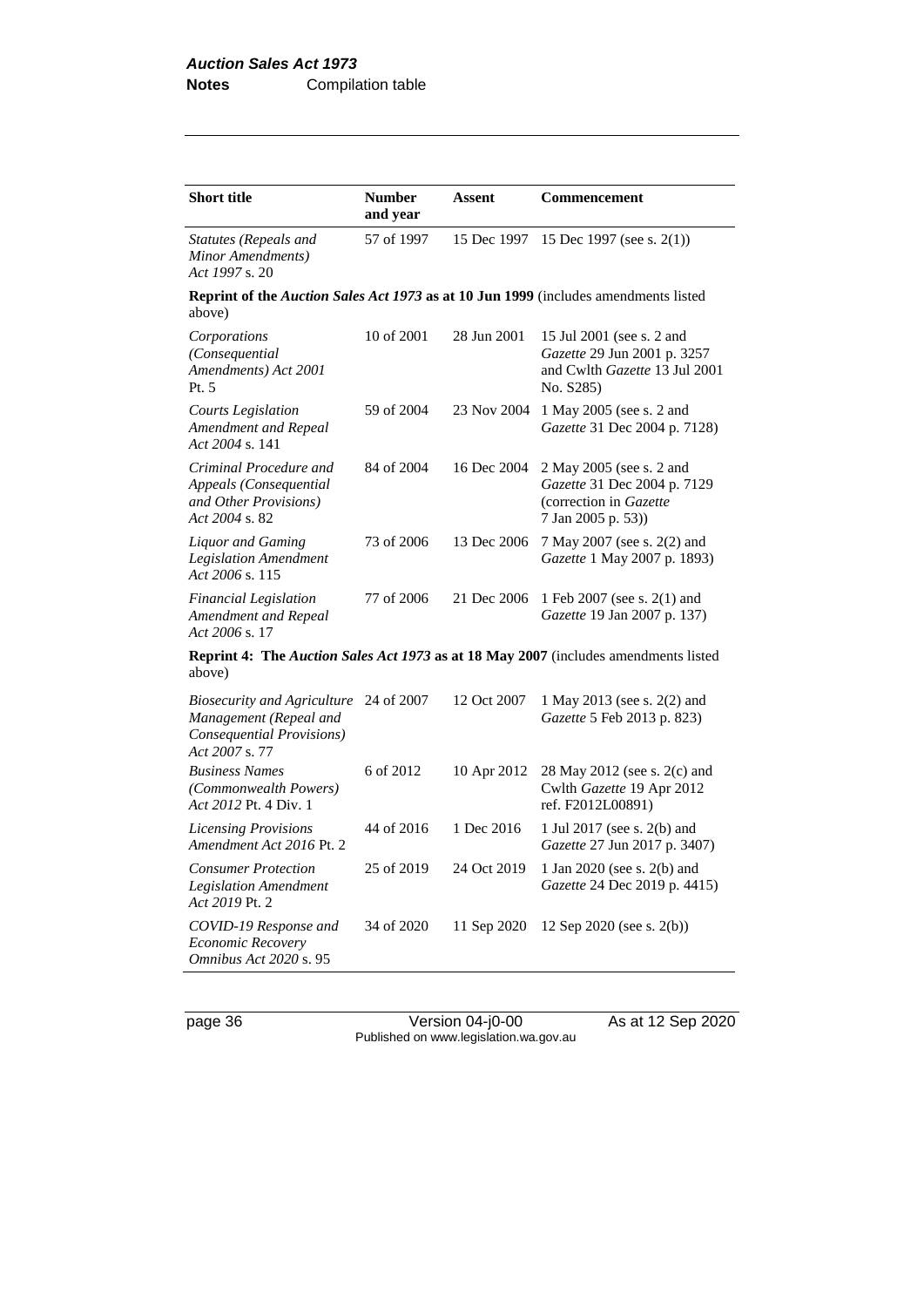# **Uncommenced provisions table**

To view the text of the uncommenced provisions see *Acts as passed* on the WA Legislation website.

| <b>Short title</b>                                    | <b>Number</b><br>and year | Assent | <b>Commencement</b>                           |
|-------------------------------------------------------|---------------------------|--------|-----------------------------------------------|
| <b>Business Licensing</b><br>Amendment Act 1995 Pt. 2 | 56 of 1995                |        | 20 Dec 1995 To be proclaimed (see s. $2(2)$ ) |

# **Other notes**

<sup>1</sup> The provision in this Act repealing these Acts has been omitted under the *Reprints Act 1984* s. 7(4)(f).

As at 12 Sep 2020 Version 04-j0-00 page 37 Published on www.legislation.wa.gov.au